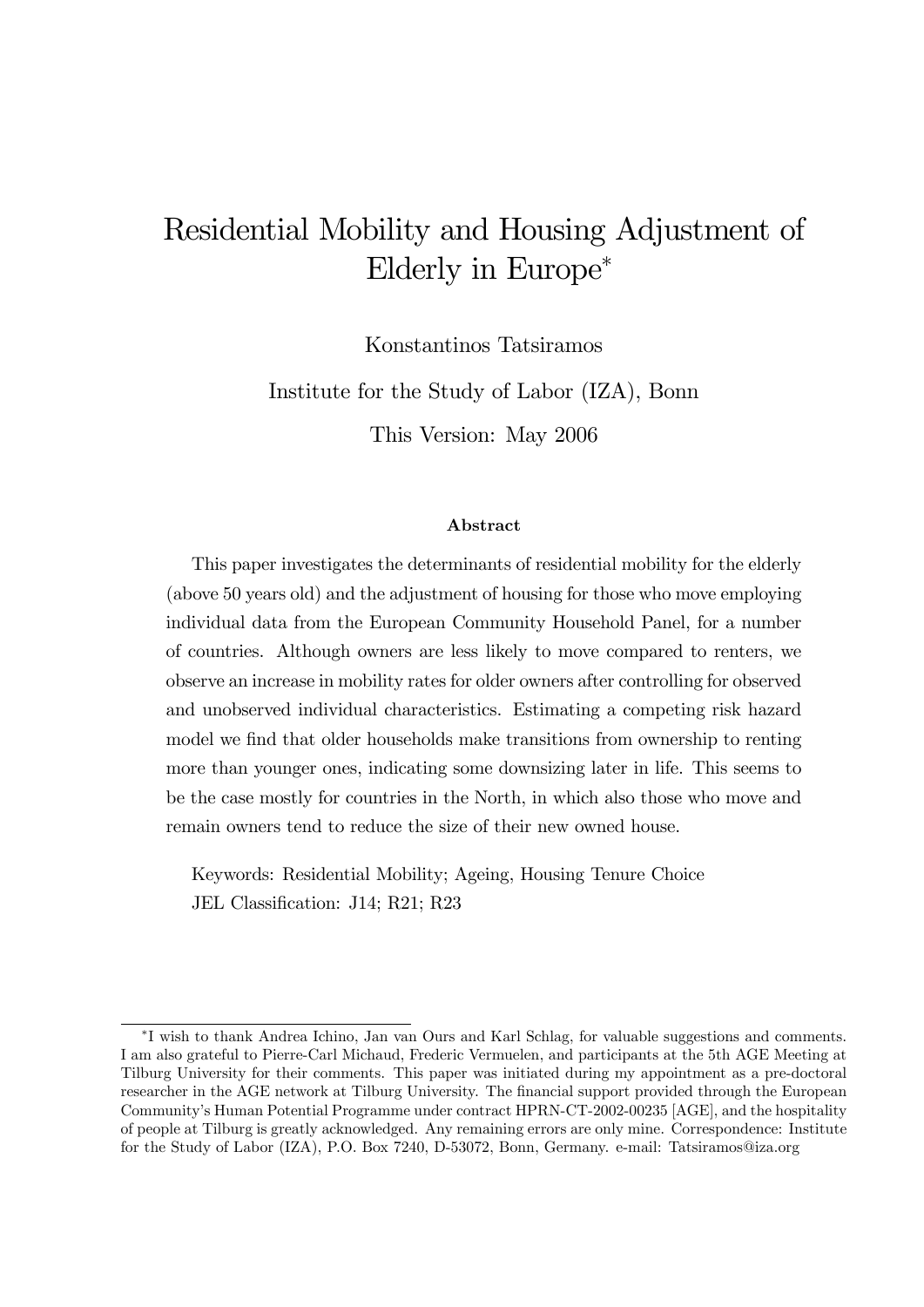# 1 Introduction

One of the issues frequently discussed in the recent years is the demographic change that takes place in the developed countries. The proportion of elderly households is expected to increase due to higher life expectancy and lower fertility rates, which will have considerable economic and social effects. The most common concern is related to social security and the pressure that the increased fraction of the population that reaches retirement will put on the system. The increase of the average age in the population combined with the need for social security reforms raises issues regarding the well-being of the elderly, which are also related to their consumption and saving behaviour. Inadequate savings from the elderly while they are young may lead to poverty in later years, as well as, the inability to adjust current to desired consumption when they get older. Understanding the determinants of the decisions of the elderly regarding consumption and saving is of considerable policy interest.

In this paper, we are focusing on the decisions of elderly households which are related to their housing situation. Housing is one of the most important components of wealth for a large part of the elderly which serves not only as an asset but also provides consumption services. Therefore, appropriate housing in terms of financial and physical needs determines to a great extent the well-being of the elderly. Changes in family structure, financial situation, and physical needs, create a gap between the desired and the current housing consumption of the elderly. While housing adjustment might require a move, mobility constraints or individual preferences might prevent elderly households from moving, which means that they will be occupying inappropriate housing. This raises the question whether government intervention is required, and if so, whether policies should be targeted towards reducing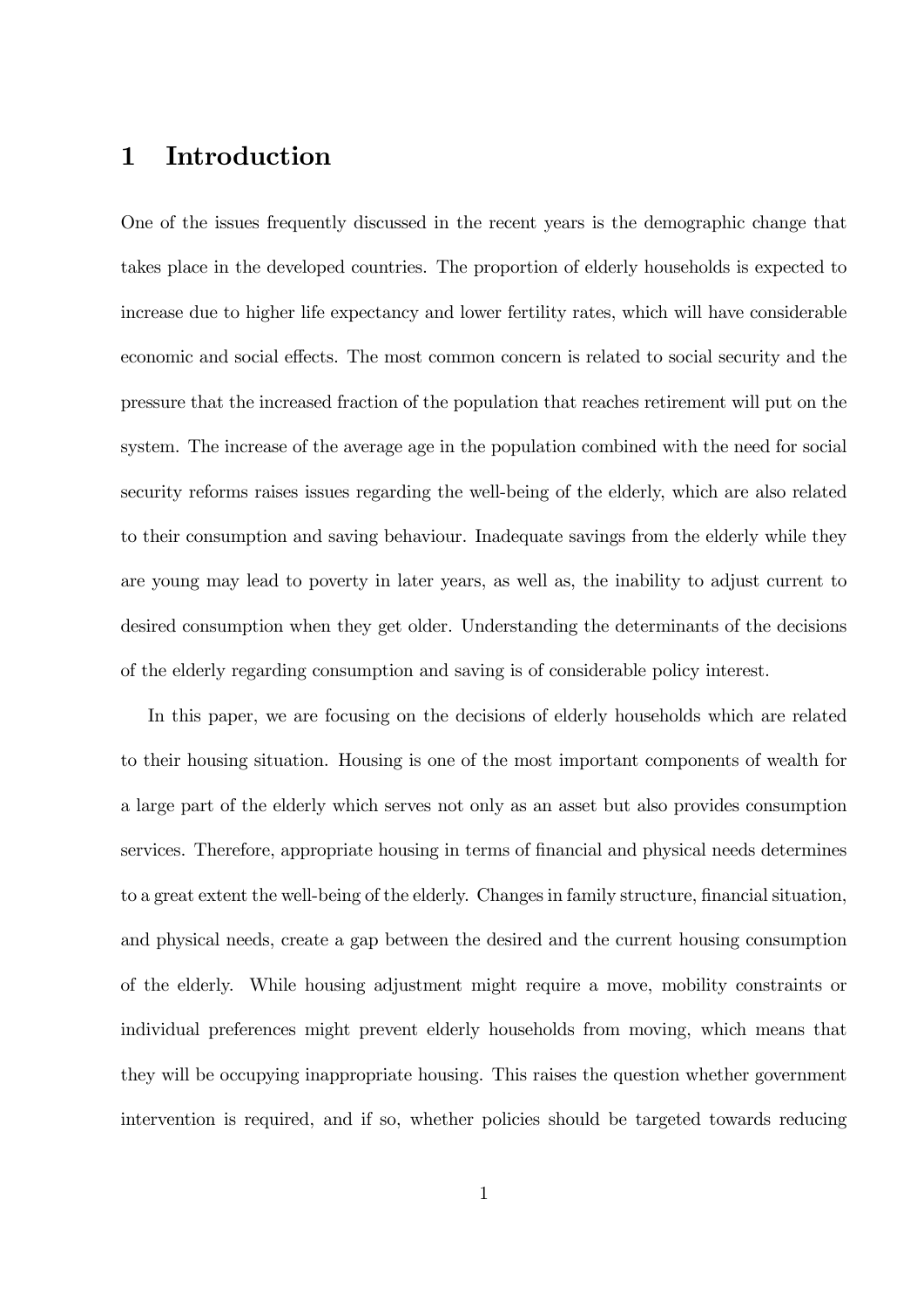the mobility constraints, or towards programs that permit elderly to remain at their homes but at the same time allow them to adjust their housing consumption. Programs, such as reverse mortgages, allow the elderly to borrow money against the value of their owned homes so that they can adjust their housing consumption without being forced to move (Mitchell and Piggott, 2004).

The main contribution of this paper is that it offers a comparison across European countries on the determinants of mobility and the adjustment of housing consumption of the elderly. This is achieved by employing data from the eight waves of the European Community Household Panel covering the years from 1994 to 2001. We provide evidence for Belgium, Denmark, Finland, France, Germany, Greece, Italy, Netherlands, Portugal, Spain, and the UK. These countries vary in terms of the distribution across types of housing, which is mainly the outcome of different housing policies implemented over the years. These policies have favoured owner-occupation in countries such as Greece, Italy, Spain, UK, while other countries such as, the Netherlands and Germany, have adopted policies which created a balance between the social and the private rental market, and owner occupation.

The analysis is based on all households, single or couples, with members above 50 years old. Residential mobility is less common in the South compared to the North of Europe. As far as the determinants of mobility is concerned, we find that retirement and the death of the spouse induce mobility, with retirement being associated with a move mostly in countries in the North. We also find that after controlling for unobserved heterogeneity owners are less likely to move compared to renters, which is related to the high transaction costs involved with the selling and buying of a house. However, our results show that the mobility of owners is increased later in life and in particular after 70 years old.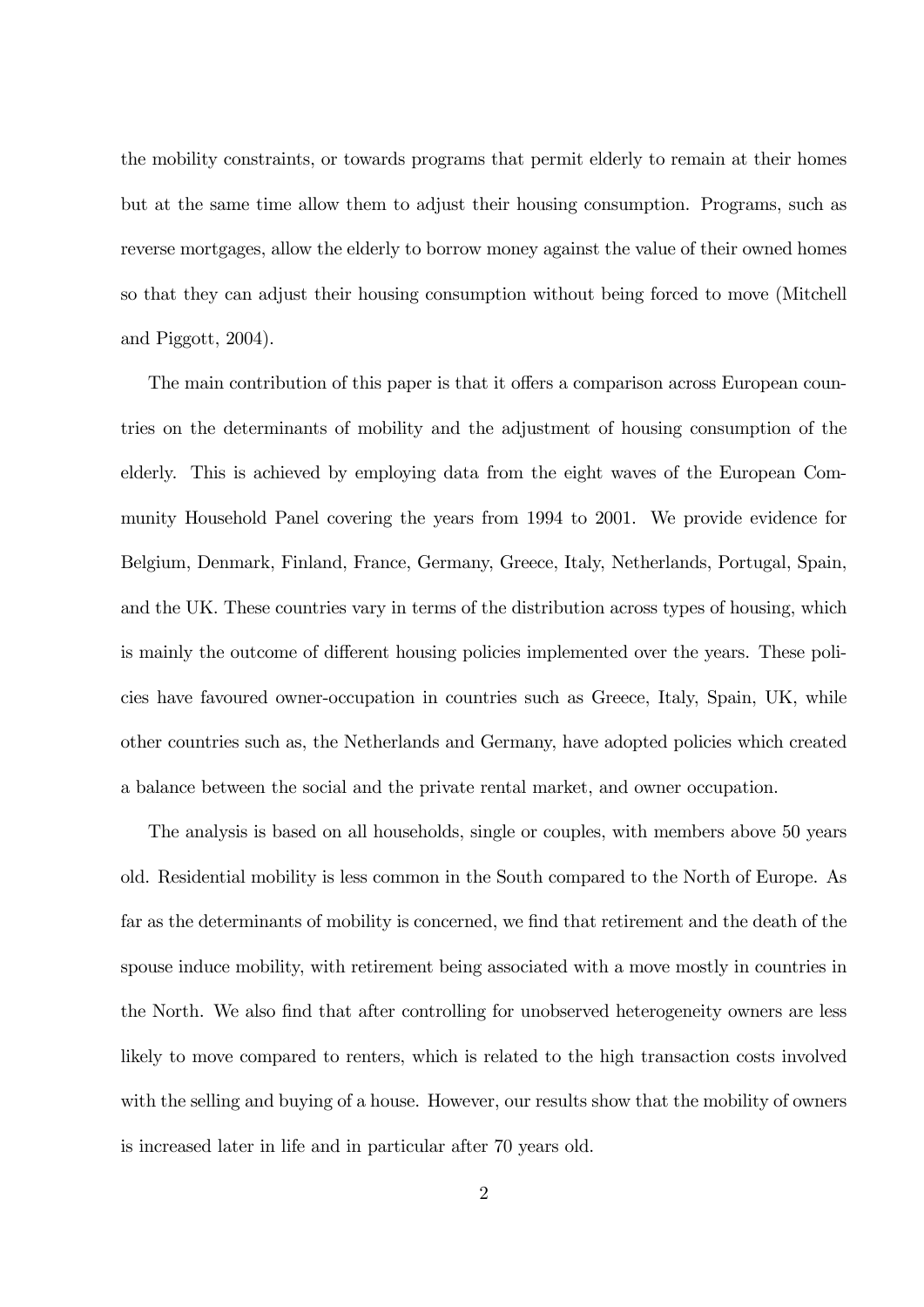The positive effect of age on mobility for homeowners is in line with the prediction of the Life Cycle Hypothesis according to which there is a decline of the desired housing consumption with age, which results in a move. Analysing the transitions from the current tenure choice after a move takes place, we find that while the owners tend to remain owners when they move, older owners relative to younger ones are more likely to become renters. This effect is statistically significant in Belgium, Finland, Germany, and the UK. This increased transition from ownership to renting for the older elderly in these countries provides some indication of downsizing later in life.

Transition from ownership to renting is not the only way for households to achieve an adjustment of housing. An alternative is to reduce the housing equity while remaining owners after a move. Since we are not observing the housing equity in our data, we look at the changes in the home size for the movers who remain owners. We find some evidence that in Belgium, Denmark, Finland, Germany, and the UK, there is a tendency for the owners to decrease the size of the their new own-occupied house when they move.

From these results there appears to exist a difference between the "North" and the "South" in terms of the extent and the determinants of residential mobility, and the tenure transitions of the elderly, especially the older ones. This North-South divide can be associated to differences in the family ties, in the bequest motives, and the moving costs, which affect the housing decisions of elderly.

Previous research has mainly analysed US data finding little evidence for downsizing of home equity. In particular, Venti and Wise (1989,1990), based on data from the Retirement History Survey (RHS) suggest that the households do not reduce housing equity as they age. Reductions in home equity are usually associated with precipitating shocks (e.g. spouse's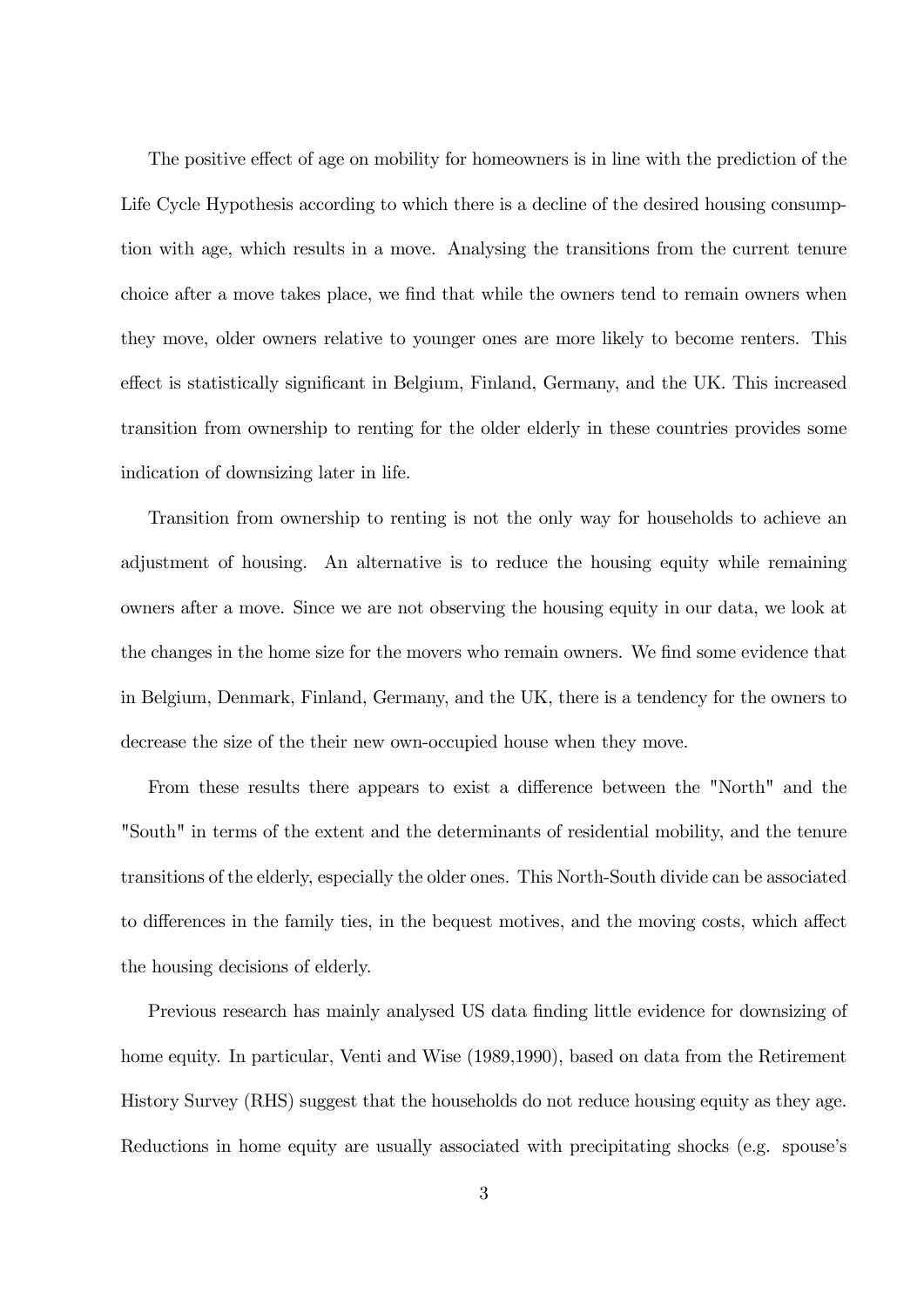death, health shocks). Merill (1984), based also on the RHS shows that the transitions from renter to owner are more likely for the retired households than from owner to renter. Feinstein and McFadden (1989), using the Panel Survey of Income and Dynamics (PSID) also concluded that the elderly do not move unless there are changes in the household structure. Sheiner and Weil (1992), provide evidence that homeownership rates decline with age emphasising the importance of the widowhood and health shocks.

Evidence for Europe is rare due to the lack of appropriate data. Ermisch and Jenkins (1999), study the determinants of residential mobility and the adjustment of housing consumption of the elderly in the UK using the British Household Panel Survey (BHPS). Similarly with the findings in our study, they find that the residential mobility of the elderly is rare, with some downsizing for those households who do move. Borch-Supan (1994), provides a detailed description of the housing situation for Germany finding that the German households do not decrease their housing consumption as they age and that the mobility rates are low. These findings are based on data from the GSOEP from the 80's, while we employ data from the ECHP for the  $90$ 's.

The remaining of the paper is organised as follows. In Section 2, we describe the distribution of housing tenure across countries and across age groups, while in Section 3, we analyse the determinants of residential mobility. In Section 4, we look at housing adjustment focusing on housing tenure transitions, and we finally provide some concluding remarks.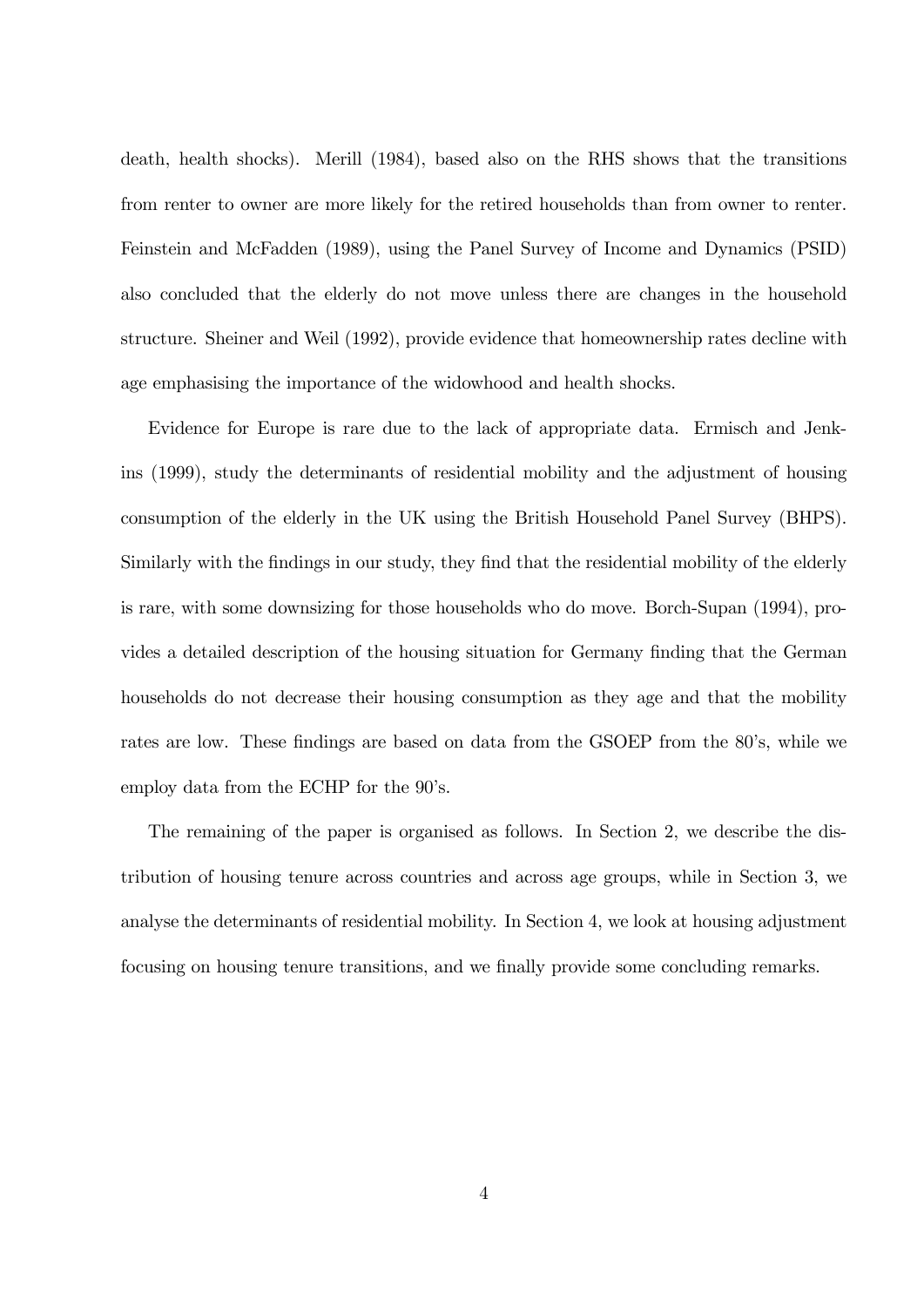### 2 Housing Tenure

Figure 1 shows the homeownership rate by country for 1994 and 2001 for households above 50 years old.<sup>1</sup> Owner-occupation is the highest in Greece, Italy, Spain, and Finland, exceeding 80 per cent, followed by Denmark, France, Portugal and the UK, around 70 per cent, while ownership rates are much lower, around 50 per cent in Germany and the Netherlands. The distribution of tenure for the elderly follows the pattern of tenure for the total population with the Netherlands and Germany having the lowest proportion of tenure in owner-occupation (ECB, 2003). Ownership rates increase towards the end of the 90's, which for most countries is related to the housing market boom of that period associated with the very low interest rates after the introduction of the Euro currency.

The differences in the homeownership rates across countries are influenced by government intervention and market forces which affect both the demand and the supply of housing. The most common forms of government intervention include housing allowances, mortgage interest tax relief, and exemptions from capital gains tax. However, the extent and the direction of government intervention is related to the sociopolitical system in operation in each country (Balchin, 1996). Depending on the political ideology, there are countries such as the Netherlands, Germany, and to a lesser extent France, in which social policy intervention creates a balance between private and social rented housing. Social rented housing competes with the private rental sector dampening rents and providing good quality housing on secure tenancy terms. In other countries, in which a typical example is the

<sup>&</sup>lt;sup>1</sup>In what follows, the sample consists of all households which remain in the sample for at least two consecutive years. We consider all households (couples or singles) above 50 years old at the first observed wave. For couples this choice ensures that in case one of the spouse dies, the individual who remains in the sample is above 50 years old.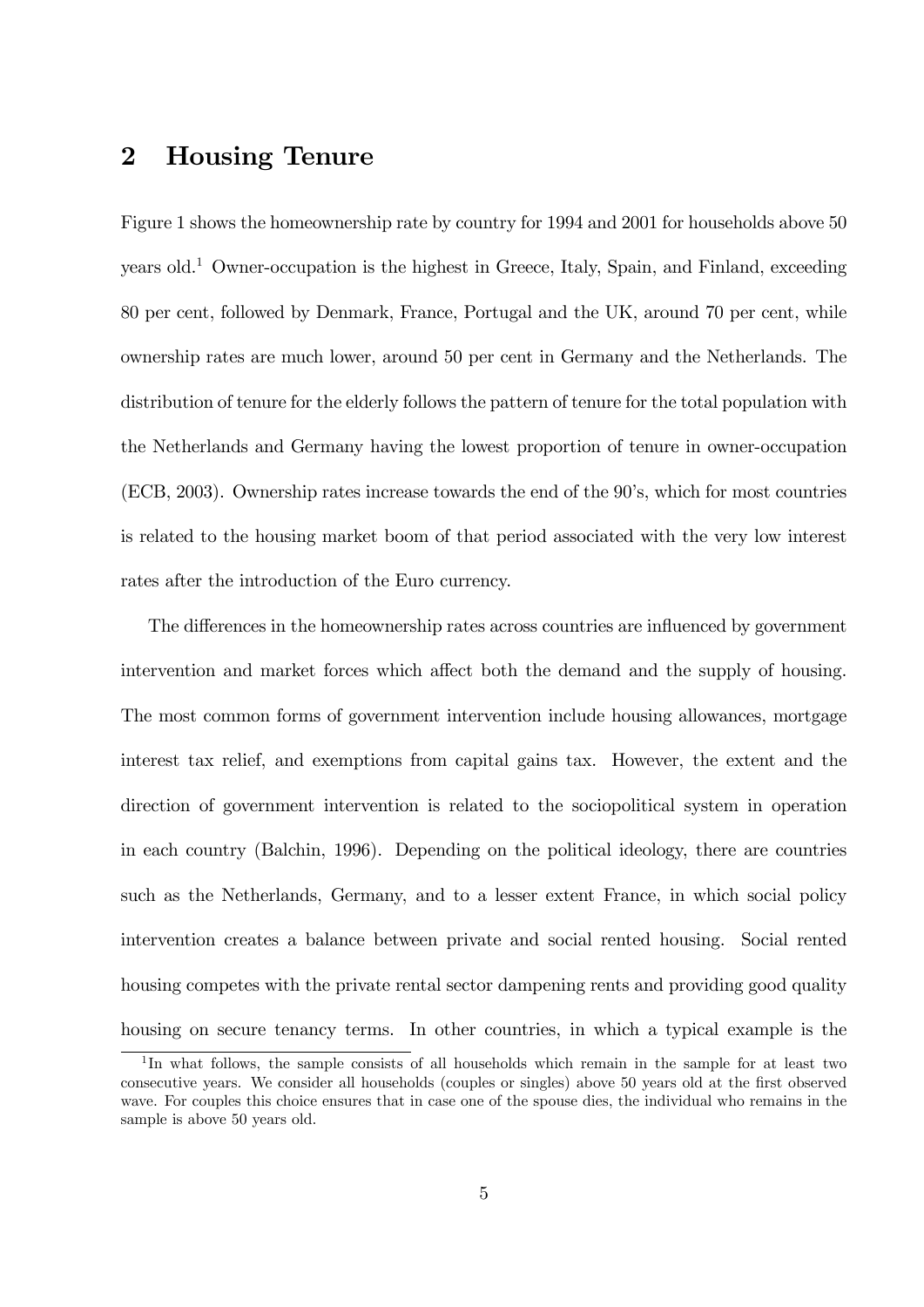UK, social housing is seen as a safety net for the relatively poor which is segregated from the private rental market and therefore is formed as a stigmatised and often means-tested sector. Private rented housing is usually expensive providing little security. As a result, owner-occupation is fostered. Finally, there are countries like Greece, Italy and Spain which encourage homeownership. The rental market has been reduced considerably as the result of legislations which reduced the attractiveness of renting as an investment, leaving as the only option for housing owner-occupation.

How does the ownership rate relates with age? Do the elderly hold on their housing as they get older? To see this, we look at the homeownership rate across different age groups. Figure 2 presents tenure rates by age groups and by country. For each country, every column represents the share between owners and renters of a particular age group. For Belgium, Denmark, Netherlands, and the UK, homeownership rates seem to decline with age, while for Finland, France, Greece, and Italy, we observe a hump shape with increasing ownership rates up to 70 years old and a decline for the older elderly. For Germany, Portugal, and Spain homeownersip remains relatively constant with some decline in Germany and Spain at older ages.

Cohort effects might affect the tenure rates for the older age groups in Figure 2. That is, if older cohorts had lower lifetime income, this would result in lower homeownership rates which would appear as a decline of ownership with age. In Figure 3, we present ownership rates across time by cohort and by country. We define cohorts by their age at the first wave. That is, "Cohort 50" refers to those who are 50 years old in 1994. For each cohort we plot the home ownership rate across time. We do so for four different cohorts, that is, Cohort 50, Cohort 58, Cohort 66, and Cohort 74. Jumps in the ownership rates across cohorts indicate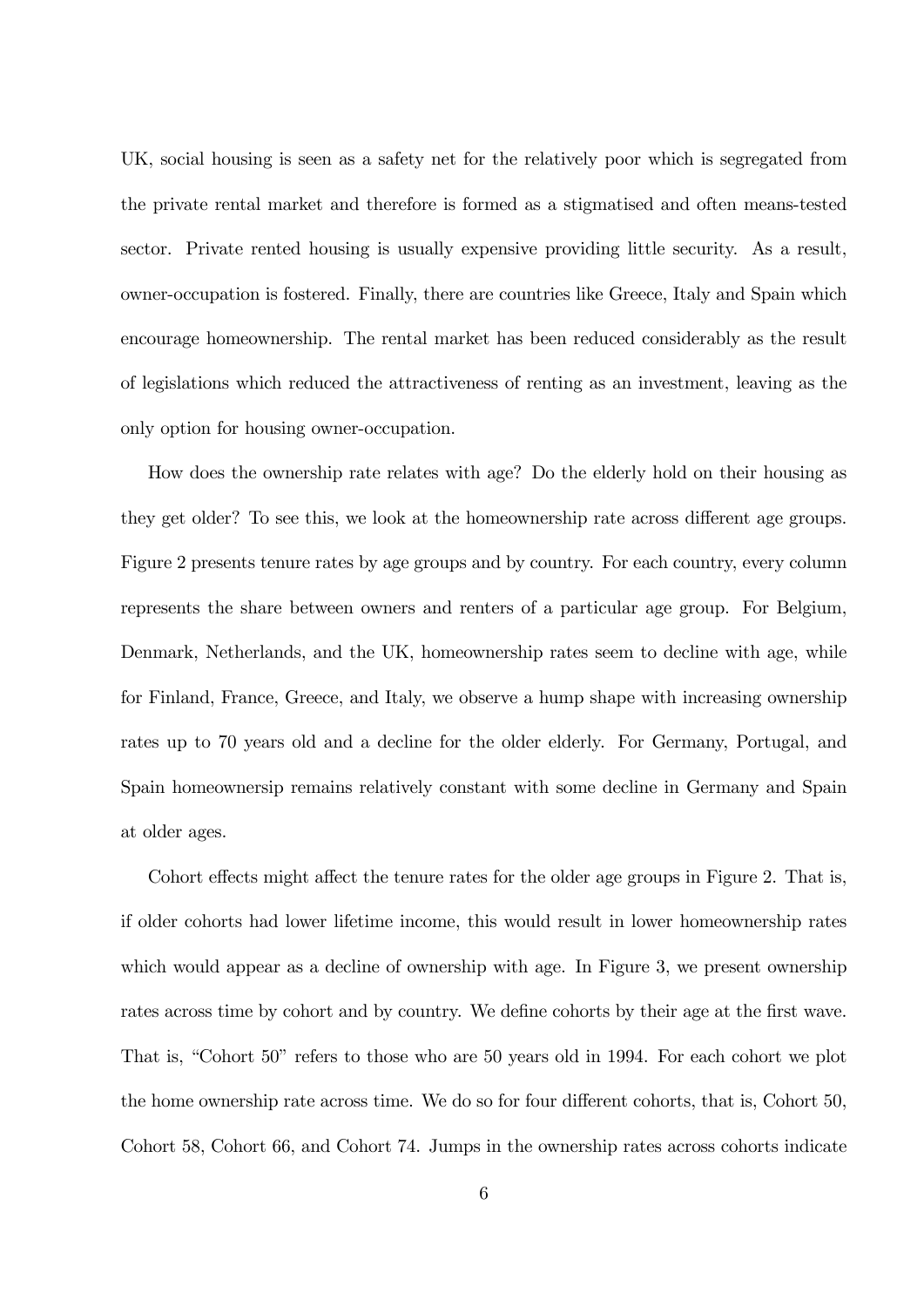the presence of cohort effects. The general pattern shows increase in ownership between 50-57 years old, constant rates before and after retirement age at 65 years old, and some decline in older ages. This decline is evident for Germany, Denmark, Netherlands, and the UK.

The evidence provided so far suggests that there is some decline in homeownership as people age, especially for the older elderly and more pronounced in some countries. Adjustment of housing typically requires turnover which is reflected on residential mobility rates. In the next section, we look at mobility rates of the elderly across countries by age and by housing tenure.

### 3 Residential Mobility

Residential mobility is less common in the South compared to the North of Europe. As Figure 4 shows, mobility rates in Greece, Italy, Portugal, and Spain, is about 1.5 per cent, while it is much higher in Denmark, Finland, and Germany, around 4 per cent, and somewhat in between these rates for Belgium, France, Netherlands and the UK. Mobility rates also differ between owners and renters with households who own their house moving less than renters. Renters move between 3 to 5 times more than owners, while the difference in mobility between owners and renters is lower in Denmark, the Netherlands, and the UK. One of the reasons for the low mobility rates of the owners is the cost associated with the selling and buying of housing. There seems to be a negative relation between the homeownership rates of Figure 1 and the mobility rates of Figure 5. In countries with higher ownership rates mobility is lower.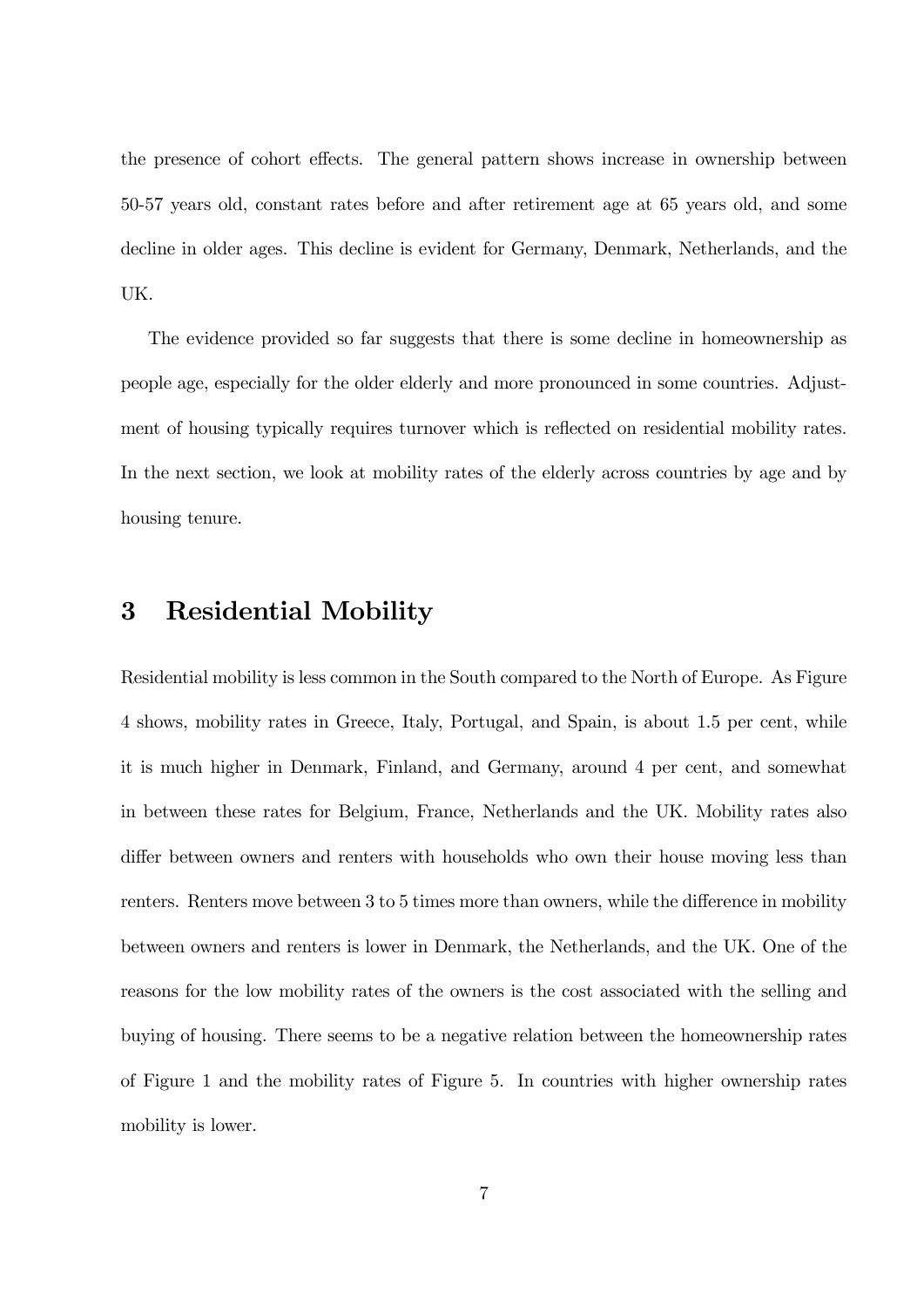Mobility rates across age groups are depicted in Figure 6a. Starting from high rates at 50-54 years old, mobility rates decline in subsequent age groups up to around 70 years old, and remain constant or appear to increase slightly for those above 70. This seems to be the case mostly in North European countries, while in countries like Greece, Portugal, and Spain we observe a decline of mobility as people age. Figure 6b presents the mobility rates across age only for the homeowners showing a similar pattern as for the whole sample in Figure 6a. That is, homeowners seem to experience increased mobility above 70 years old which drives the slowdown or the slight increase of mobility rates for all the households in Figure 6a.

Decreasing homeownership rates for the older elderly and increasing mobility rates provide some indication for the validity of the Life Cycle Hypothesis (LCH). As pointed out by Hurd  $(1990, pp.624)$ , "if the desired housing consumption falls with age as specified by the LCH, the difference between actual and desired consumption will eventually become large to overcome transaction costs and a move will occur." In the following, we estimate a discrete choice model in order to identify the effect of age and ownership on mobility, taking into account other determinants such as retirement, changes in the family structure, income, wealth, type of housing etc.

### 3.1 The Determinants of Residential Mobility

Table 1 contains the estimates from a logit model with the dependent variable being equal to one if a residential move occurs within the period between two consecutive years and zero otherwise. All regressors refer to the first of the two years within which a move can take place. As mentioned above, the sample consists of all households which remain in the sample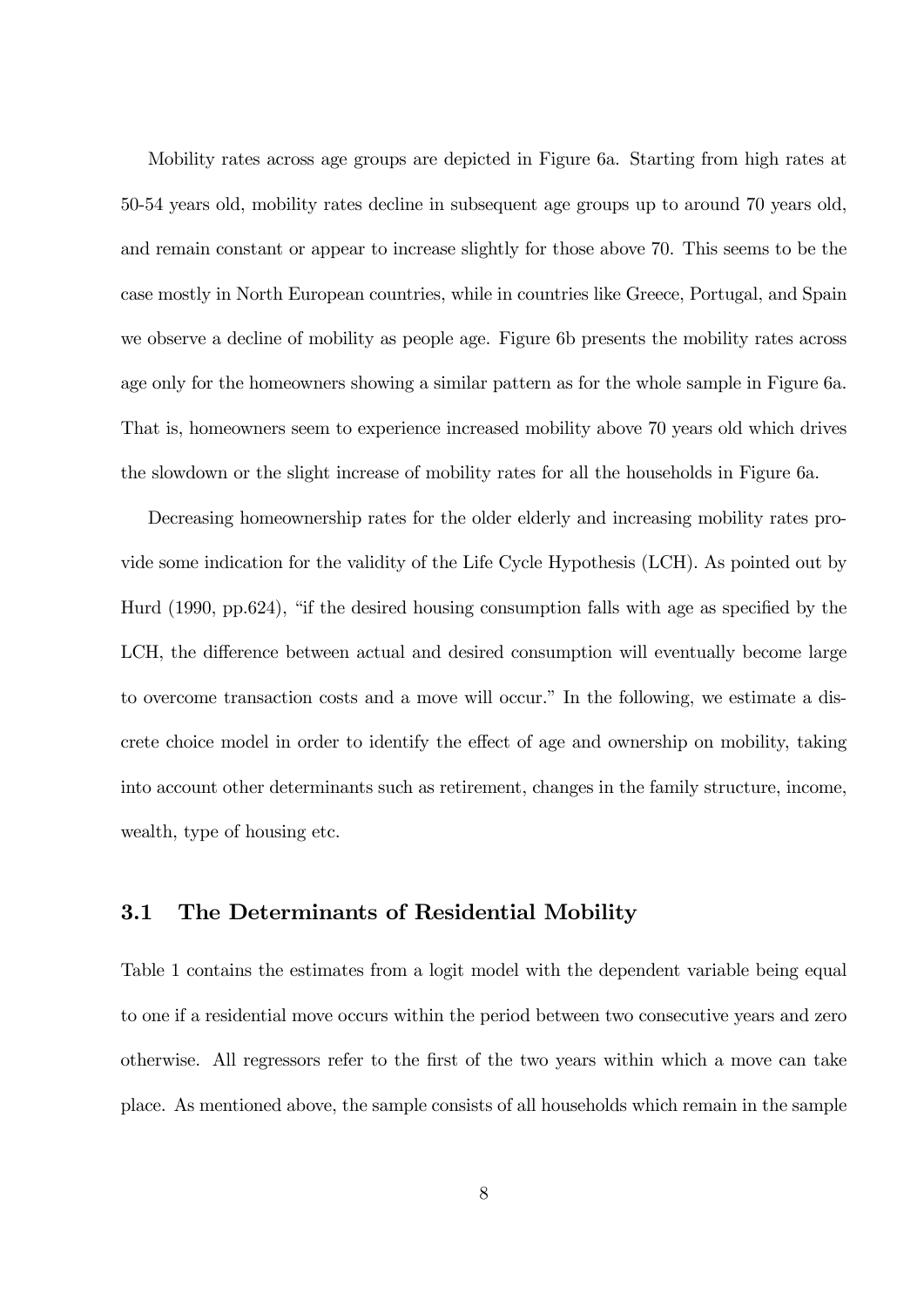for at least two consecutive years. We restrict the sample to those above 50 years old at the first observed wave. For couples, both members have to be above 50, while the observation of the male is considered in the sample.

The specification includes a dummy for age above 65 years old, a dummy for being an owner, and an interaction of ownership with the age dummy. We allow for this interaction in order to capture any differential effect of ownership across age. We also control for cohort effect by including a dummy for those being 50-59 and 60-69 years old at the first wave. Other regressors include dummies for whether the head of the household has retired during the previous year, whether the structure of the household has changed by the death of a spouse for couples, whether health had deteriorated within the last year, whether the household was living in an appartment in the last year, whether housing costs are a burden for the household, and the last year's household income and wealth. Wealth information is not very rich in the ECHP so we use as a proxy for wealth property and capital income, which are deducted from household's income. Each regression includes also year and regional dummies.

The results from Table 1 show that older individuals (above 65 years old) and homeowners are less likely to move compared to those below 65 years old and renters. The extent to which older owners differ from younger ones is depicted from the interaction of ownership with age dummies. We find that in Belgium, Finland, France, and Spain the coefficient is positive and significant indicating that older owners are more likely to move compared to younger ones. For Denmark, Germany, and UK the coefficient is also positive but not significant, while for Greece, Italy, Netherlands and Portugal the effect is either zero or even negative, but again not significant.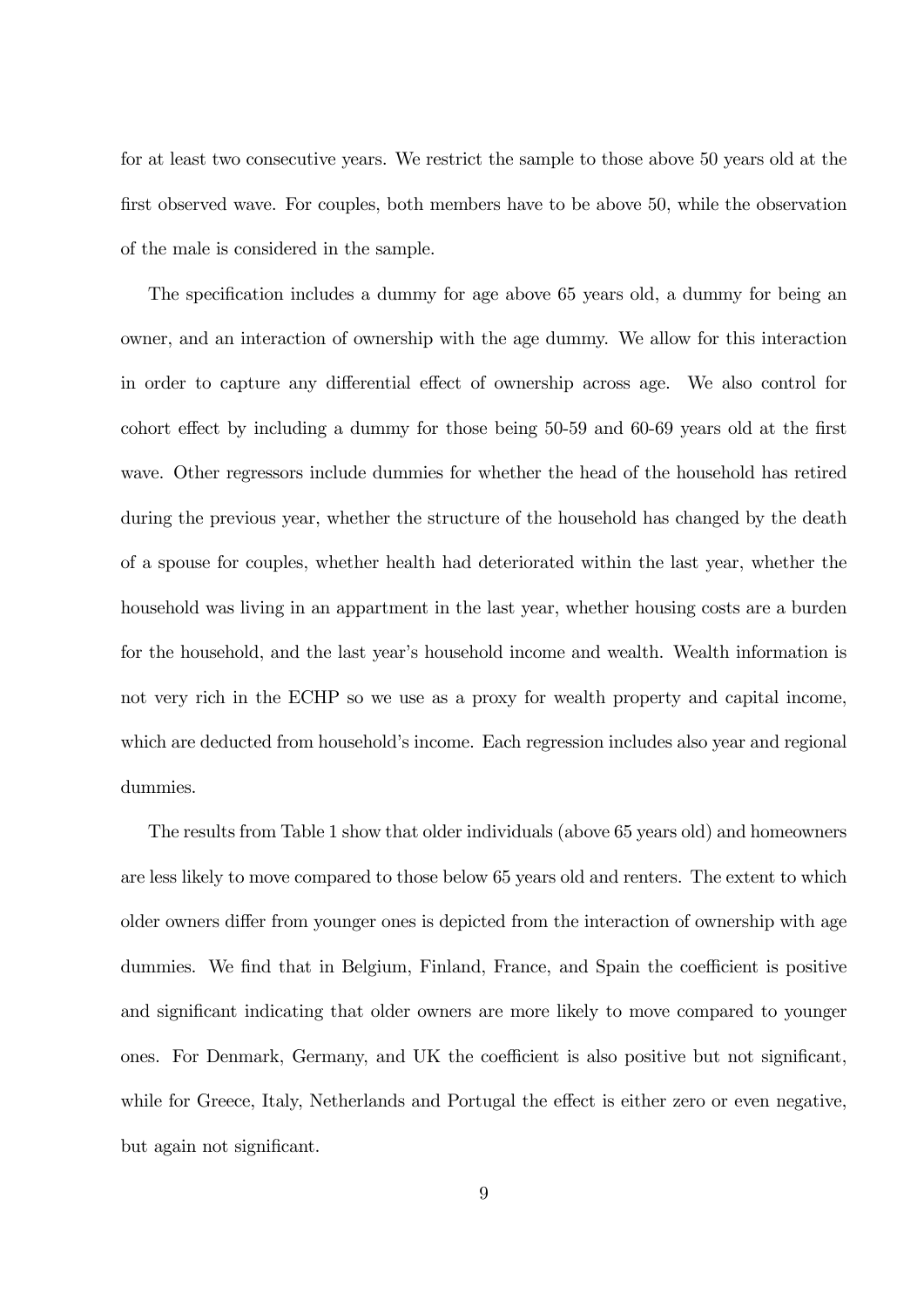To account for unobserved heterogeneity, which might be correlated both with the choice to move and the housing tenure choice, we also estimate a fixed effect logit model and we report the results in Table 2. In this estimation, only households which experience a move contribute to the likelihood, which is the reason for the drop in the sample size. Moreover, characteristics which do not vary across time are not identified, such as the cohort dummies and whether the household was single or couple at the begining of the observation period.

The results from Table 2 confirm that homeowners are less likely to move compared to renters. The effect is not significant for Greece, Netherlands and Portugal, while it is positive and not significant in Denmark and UK. While owners are less likely to move relative to renters, owners above 65 years old experience increased mobility relative to younger owners, as the coefficient of the interaction of ownership and age above 65 reveals. This effect is significant for Belgium, Finland, France, Germany, Netherlands, and only at the  $10\%$ significance level for Spain.

Two events during the lifetime which can induce a residential move are retirement and the death of the spouse. The results from Table 1 for the logit estimates and Table 2 for the fixed effects estimates indicate that retiring increases the likelihood to move. This effect of retirement seems to be mostly relevant for North European countries. The death of a spouse has a strong effect and seems to be present in most countries.<sup>2</sup>

Finally, households with higher household income are more likely to move in France, Germany, and Greece, although the fixed effect estimates are not significant. For Spain and the UK, we find a negative effect of household income on mobility. The result that poorer

 $2$ Both the logit and the fixed effect logit models were estimated without the interaction of age with the home ownership dummy giving similar results for all the countries (estimates not reported).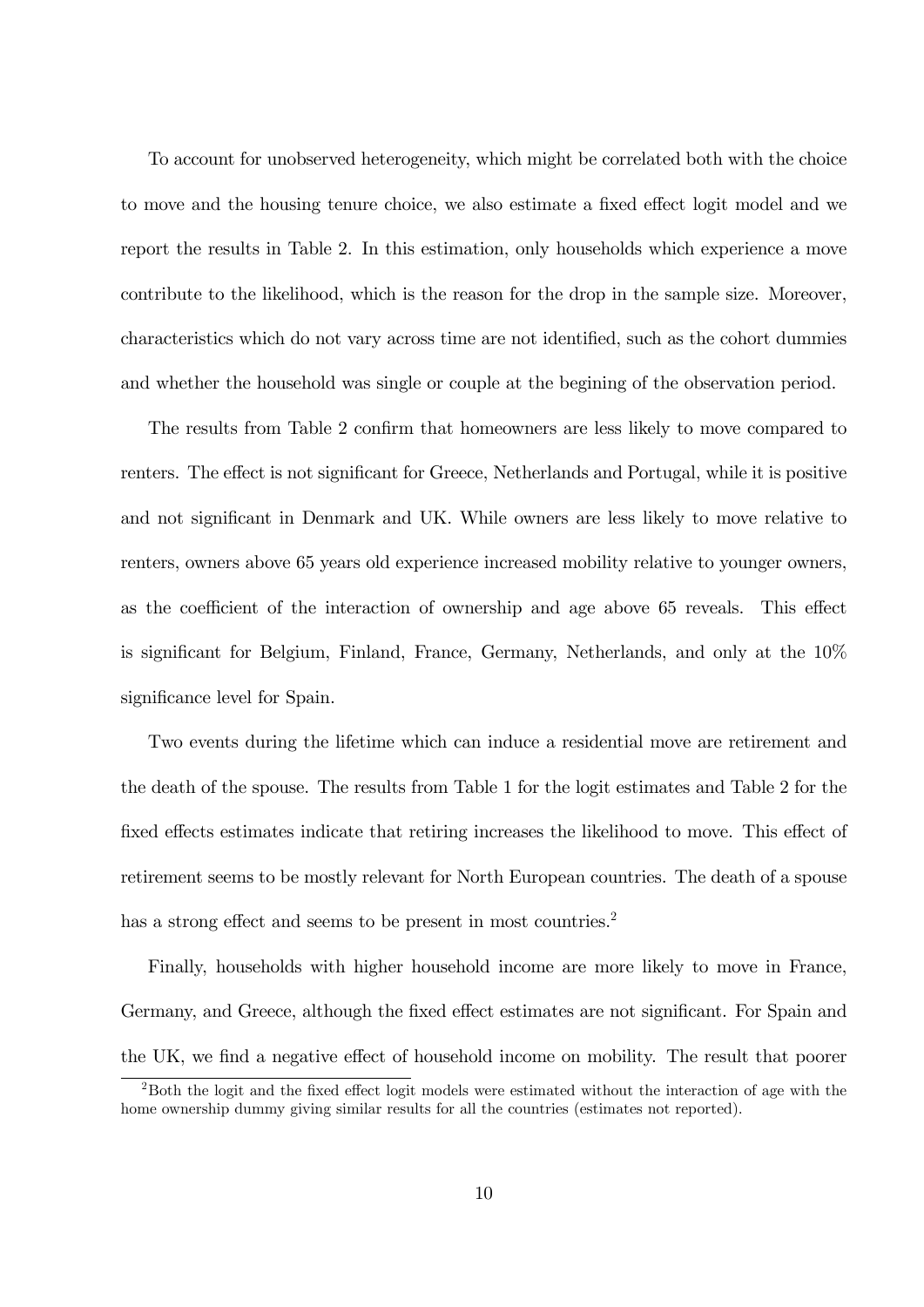households in the UK tend to be more likely to move is consistent with evidence in Ermisch and Jenkins (1999).

#### 3.1.1 Attrition Bias

These results are based on the unbalanced sample which means that some households are observed only up to a certain year. There are many reasons to suspect that this attrition might not be random. For instance, movers are more likely to be lost relative to stayers. Moreover, given the lack of information for moves to an old age house, this might be more relevant for the older elderly with certain type of health and family characteristics. In addition, differential mortality rates correlated with income and wealth might also bias the results. To test for attrition bias, we estimate the model both with the balanced and the unbalanced sample and we perform a Hausman test. The estimates with the balanced sample are consistent both under the null of no bias and the alternative, while the estimates with the unbalanced sample are consistent only under the null hypothesis. The p-values in the last row of Table 2 show that we cannot reject the null hypothesis of no attrition bias, except for Portugal and Spain.

The positive effect of age on mobility for homeowners is in line with the prediction of the Life Cycle Hypothesis according to which there is a decline of the desired housing consumption with age, which results in a move. In the next section we investigate the housing adjustment decisions of the households who move. This will shed more light on the driving forces behind this increased mobility of the elderly.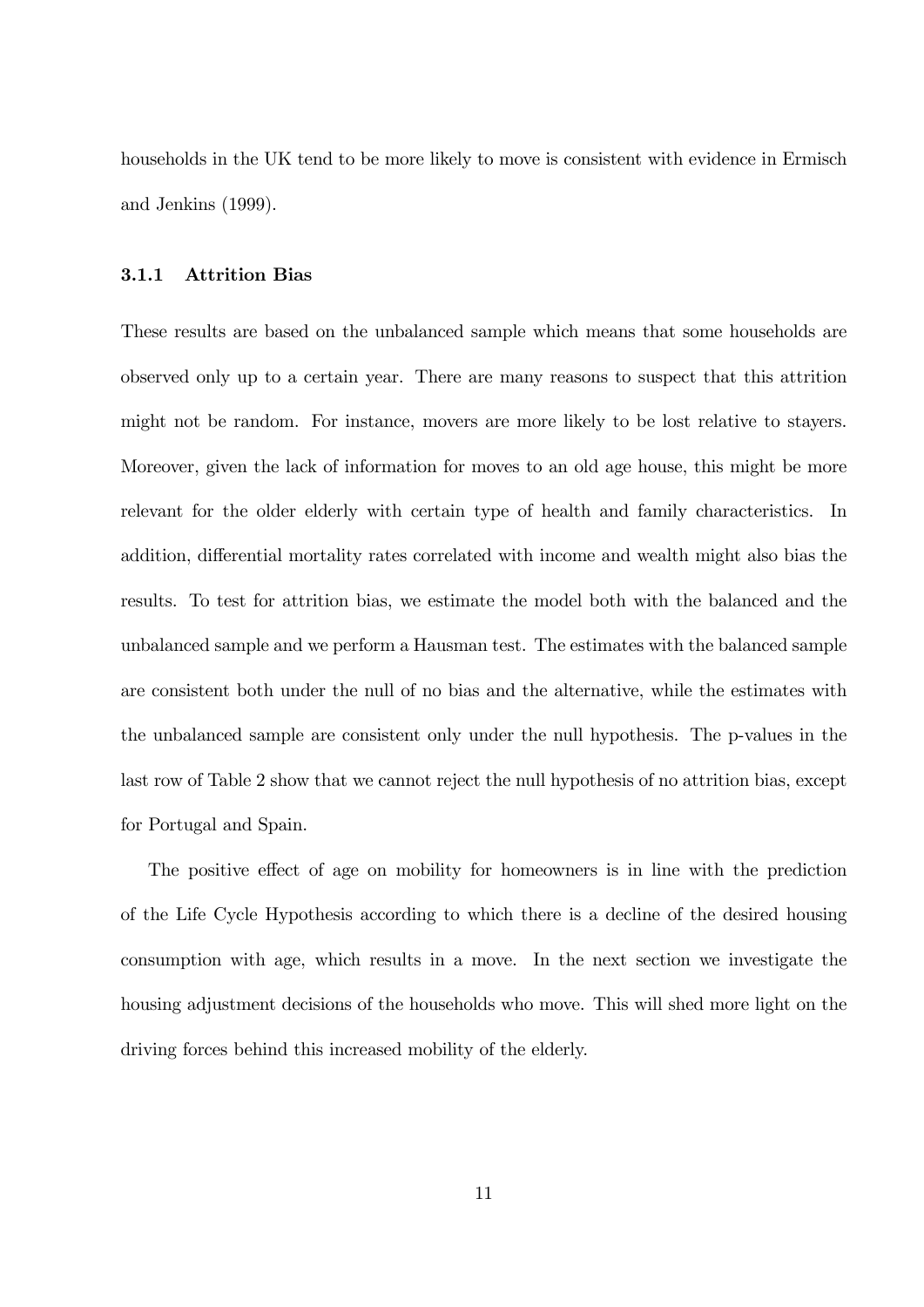# 4 Housing Adjustment

### 4.1 Tenure Transitions

Adjustment of actual to desired housing can be achieved with transitions from ownership to tenancy, or by reducing the size and/or the value of the house for those remaining owners. Because in our data set we do not have information on the house values before and after the move, we will focus on the housing tenure transitions and on the changes in the home size as a way to analyse housing adjustment.

Figure 7 presents the housing transition rates within two consecutive years for the owners who move by country and by age groups. For each country, the first column shows the share of owners who move and remain owners, while the second column shows the share of owners who move and become renters.<sup>3</sup> For the age group  $50-59$ , we observe in all countries that owners are more likely to remain owners once they move. Starting from the age group 65-74 there is an increase on the share of movers who make a transition from ownership to renting. For the age group 75 and above most owners become renters after moving, except in Finland, Italy, Portugal, and Spain.

### 4.2 Competing Risk Hazard Model

We investigate the transitions out of the current tenure choice in a multivariate setting controlling for household characteristics. We do so by estimating a competing risk hazard model of housing tenure distinguishing between transitions from the current tenure choice to ownership ( $o$ ) and transitions to renting  $(r)$ , allowing for different effect of the household

<sup>&</sup>lt;sup>3</sup>The sum of the two columns equals to 100 per cent.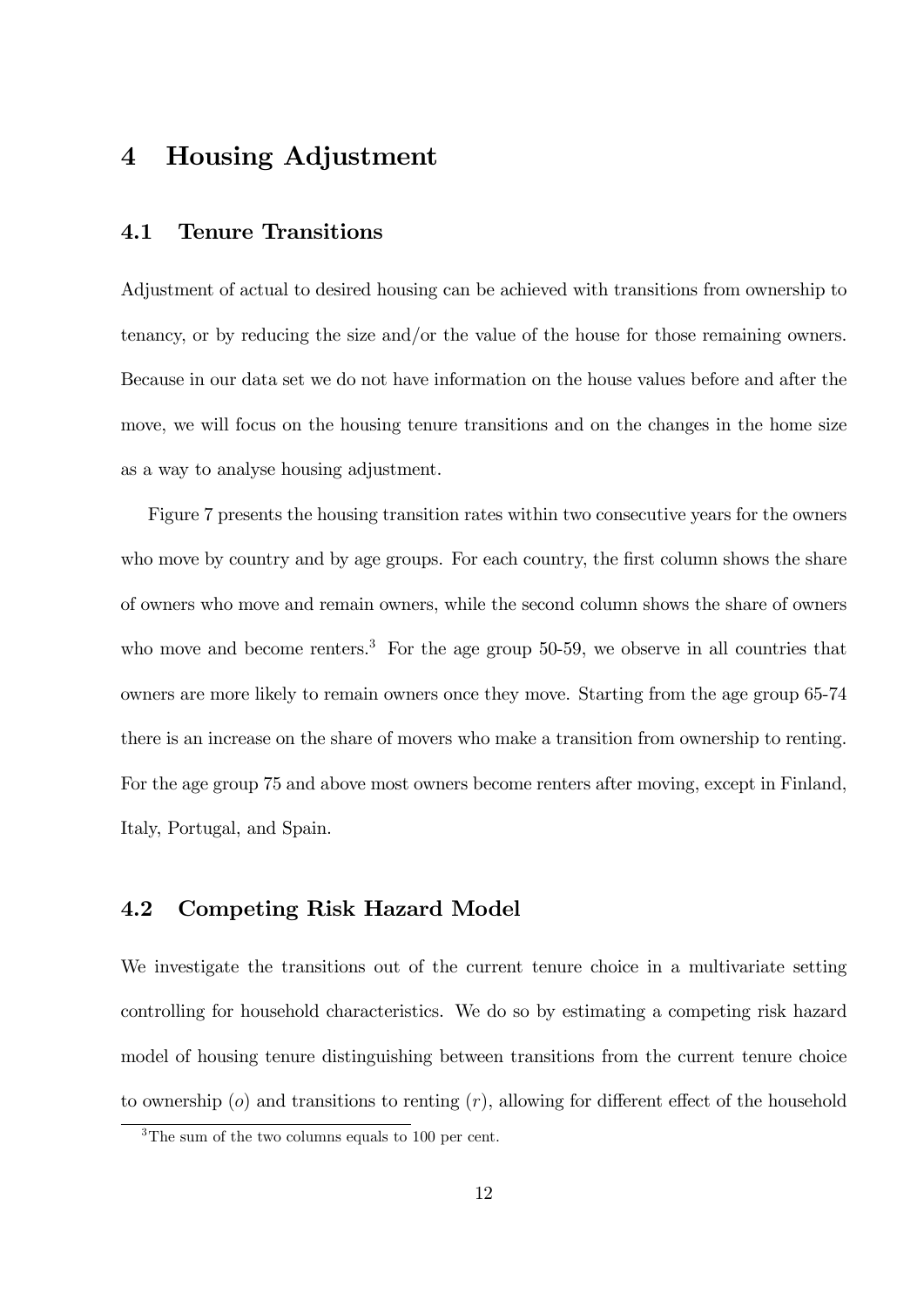characteristics on each choice.

The analysis is based on the first observed housing tenure spell observed in our data set. The housing tenure duration is measured in years and is the difference between the year in which the household experiences a move from the current residence and the year in which it has moved at the current residence. Households that do not move are treated as right censored. All households at their first interview are already in the initial state, that is, they are either owners or renters. Therefore, we have stock sampling which might lead to sample selection bias since we only observe households who have survived in the current state up to the observed point in time. This is referred as left truncation in the literature. To take into account this source of bias we modify the likelihood function conditioning on the fact that the household has survived in the current state up to the initially observed time.

Each destination specific hazard  $j = o, r$ , is the product of the baseline hazard, which captures the time dependence in the hazard rate, a function of observed characteristics  $X_i$ , and unobserved characteristics,  $v_i$ 

$$
\theta_j(t|X_i, v_j) = \lambda_j(t) \cdot \exp(X'(t)\beta_j + v_j)
$$
\n(1)

where  $\lambda_j(t)$  is the baseline hazard and  $\exp(X'(t)\beta_j + v_j)$  is the systematic part of the hazard. The baseline hazard is specified flexibly as both  $\lambda_o(t)$  and  $\lambda_r(t)$  have a piecewise constant specification, such that they are constant within duration intervals. The conditional density function of the completed tenure duration  $\tau_h$  is given by

$$
f_j(\tau_h|X_i, v_j) = \theta_j(\tau_h|\cdot) \cdot \exp(-\int_0^{\tau_h} \theta_j(s|\cdot) ds)
$$
\n(2)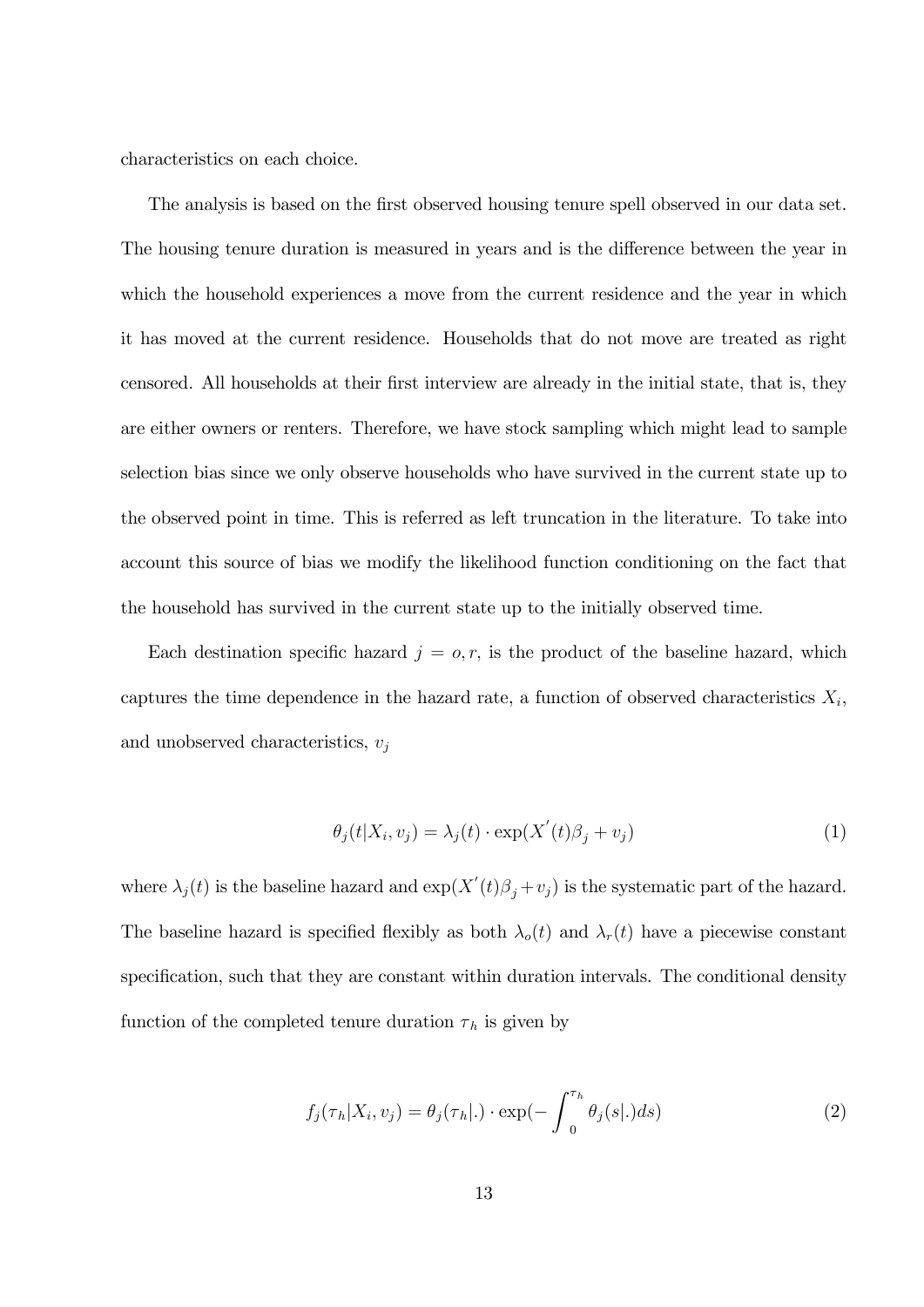Letting  $c_j$  be the destination indicator variables for the tenure duration, which also take into account right-censoring, the individual contribution to the likelihood function is

$$
L = \int_{v_o} \int_{v_r} ([f_j(\tau_j | .)]^{c_j} \cdot [1 - F_j(\tau_j | .)]^{1 - c_j}) \cdot [1 - F_j(b - a | .)]^{-1} dG(v_o, v_r)
$$
(3)

where  $G(v_o, v_r)$  is the joint cdf of the unobservables. We use a flexible and widely applied specification based on Heckman and Singer (1984) in which we assume that  $v<sub>o</sub>$  and  $v<sub>r</sub>$  follow a discrete distribution with two point of support.

The third part of equation (3) accounts for the left censoring which occurs because we sample from households that are in the initial state at a given point in time  $b$ . Households enter the current state at time a but we observe them in the sample if and only if they are still at the initial state at time b: Therefore, the observed duration must be greater or at least equal to  $b - a$ . The correct conditioning likelihood function is obtained dividing by the probability of duration to be greater than  $b - a$ , i.e.  $prob(\tau_h \ge b - a|.) = 1 - F_j(b - a|.)$ . Equation (3) can be also written as

$$
L = \int_{v_o} \int_{v_r} \theta_o(\tau_h |.)^{c_o} \cdot \theta_r(\tau_h |.)^{c_r}
$$
  
\n
$$
\cdot \exp(-\int_0^{\tau_h} \theta_o(s |.) ds - \int_0^{\tau_h} \theta_r(s |.) ds - \int_b^a \theta_o(s |.) ds - \int_b^a \theta_r(s |.) ds)dG(v_o, v_r)
$$
\n(4)

The probability for the household to change residence and become either an owner or a tenant at a particular year, given that the household has not moved up to that year, is a function of the time spent in the current residence, the type of tenure, the family and household characteristics, and the changes in these characteristics. For the characteristics that vary with time the specification includes, similarly with the discrete choice models of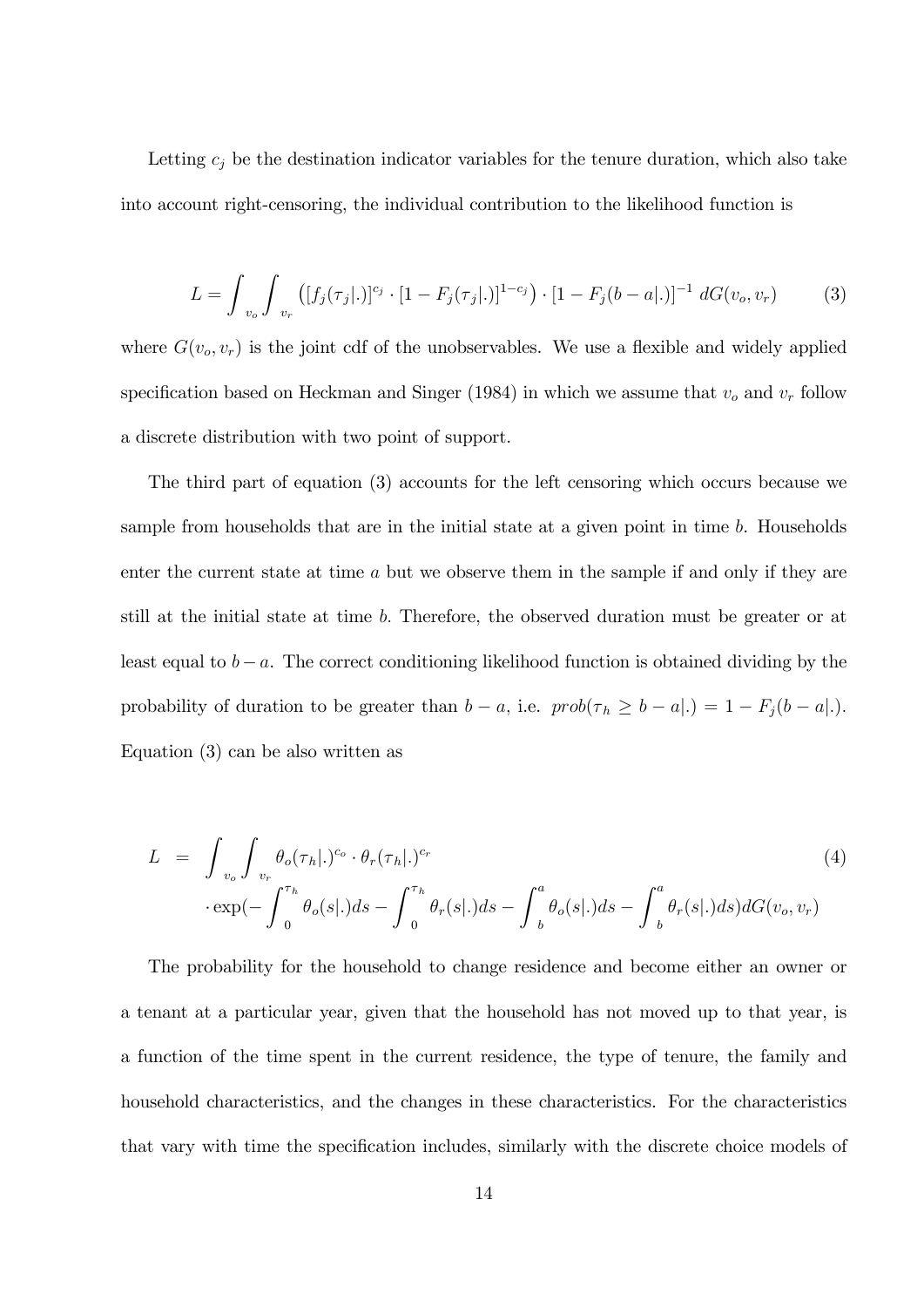the previous section, a dummy for becoming retired, a dummy for the death of the spouse, and a dummy for the changes in the health status from good to bad.<sup>4</sup>

#### 4.2.1 Empirical Results on Housing Transitions

We focus the discussion on the results related to the effect of age and whether being owner or renter on housing transitions. Table 3 presents the estimates for each country including a dummy for age above 65 years old, a dummy for being currently an owner and an interaction of the ownership dummy with age above 65 years old. The results indicate that owners are more likely to remain owners once they exit from their current residence and are less likely to become renters. From the interaction effect of ownership with age we also observe that owners above 65 years old are more likely to exit to renting compared to owners less than 65 years old. This effect is significant in Belgium, Finland, Germany, and the UK. Although this does not mean that older owners are more likely to become renters when they move compared to renters, it indicates an increasing transition of elderly owners into renting. Allowing for different age groups is not always feasible due to small cell sizes. We have estimated the model for age above 70 and for different age groups  $(65-69, 70-74, 0.50)$  and above 75 years old) interacting them with the ownership dummy. Table 4 shows the estimates for the age above 70. For Belgium, Finland, Germany, and the UK, the coefficient of the interaction term of ownership with age above 70 is now larger and significant at  $5\%$  or  $1\%$  significance level. We also observe for Italy a positive and significant coefficient at  $10\%$ . Estimation results when allowing for more age groups in Table 5 show that the positive effect of age on transitions

<sup>4</sup>For instance, for a stayer, the dummy for retirement will be equal to one if retirement occurs within the observation period, and zero otherwise. For movers, it will be one if retirement occurs before or at the same year with the move, and zero otherwise. The construction for the death of the spouse and the health status follows similarly.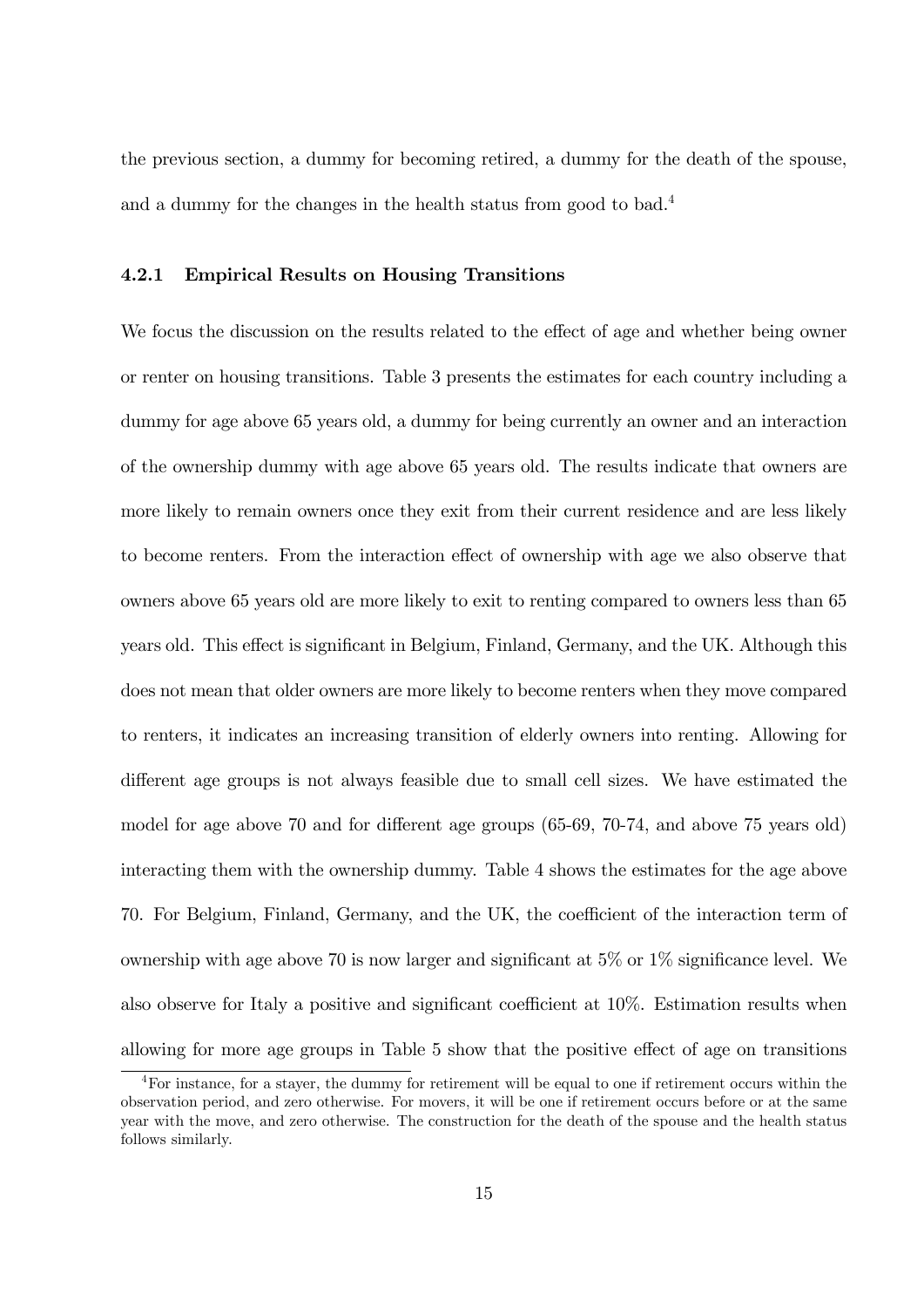from ownership to renting is driven by the older elderly (typically above 70 and above 75 years old). This is particulary the case for the Netherlands where the coefficient of the interaction of owenrship with age above 75 is significiant.

These results are in line with the increasing transitions from ownership to renting as households become older which were observed in Figure 7. They indicate that although owners are less likely to become renters, this effect is not homogeneous across age groups. After controlling for the effect of other characteristics such as retirement, health deterioration, and changes in the family structure, there is a significant increase of the transitions from ownership to renting for the older owners relative to the younger ones. The magnitude of the positive effect at an older age offsets the negative effect at a younger age, which implies that the current owners at an older age are as likely to become renters as the current renters. This increased mobility towards tenancy provides an indication of downsizing for the elderly. These results are based on the estimations taking into account unobserved heterogeneity. In particular, unobserved heterogeneity seems to be present for Belgium, Germany, Greece, and the UK. For the rest of the countries we could not identify a second mass point in the distribution of unobservables.

Finally, for the owners who move and remain owners, we also look at the change in the size of their house. Table 6 reports the change in the number of rooms excluding the kitchen. For Belgium, Denmark, Germany, and the UK, the majority of home owners reduce the size of their house once they move, while for Italy, Portugal, and Spain the majority of households move to a house with the same or more rooms relative to their previous house.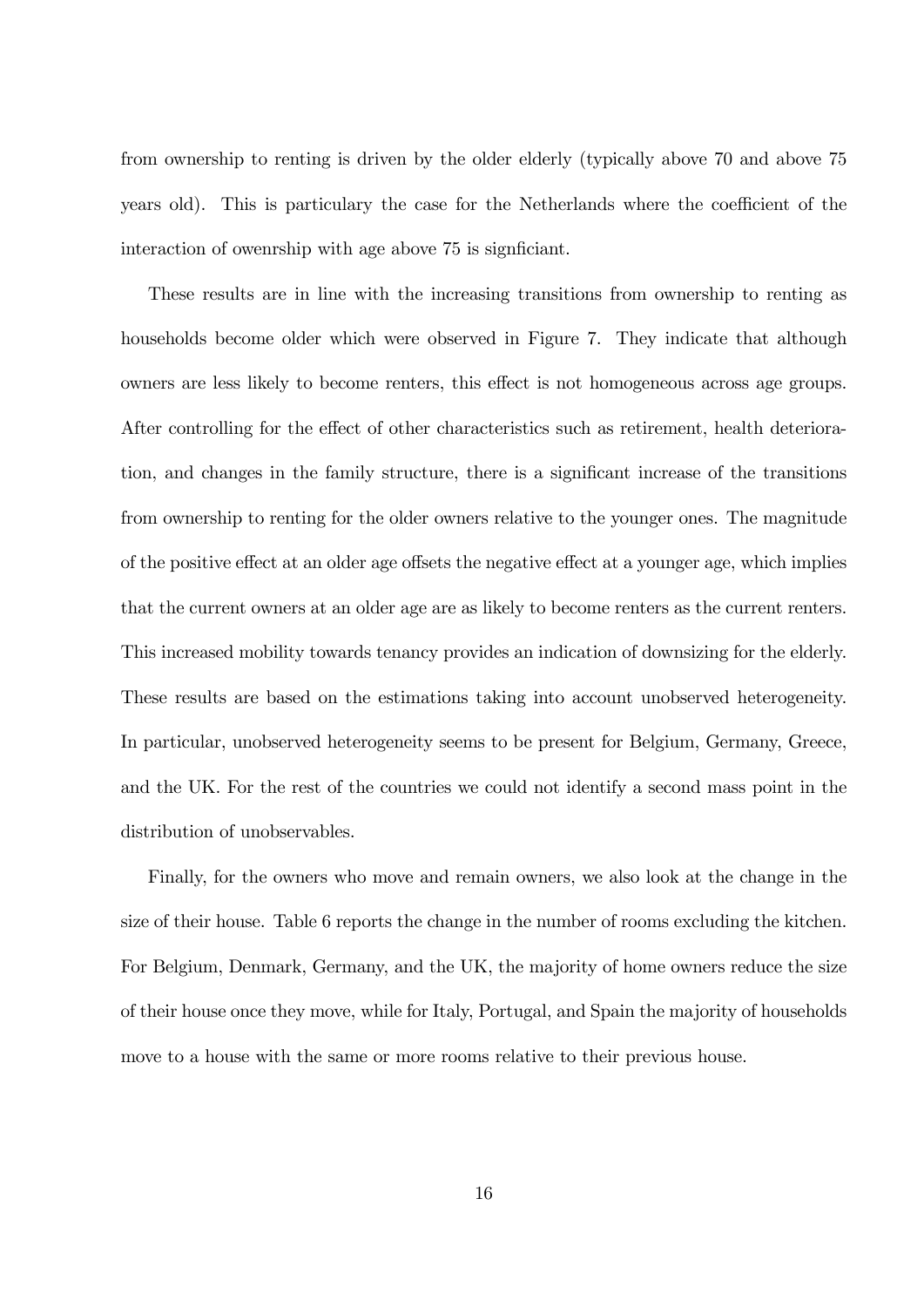# 5 Conclusions

In this paper, we studied the extent and the determinants of the residential mobility and the housing adjustment decisions of the elderly in a number of European countries. Housing is one of the most important components of wealth for a large part of the elderly. The distribution of housing tenure varies across these countries as a result of different housing policies which have been adopted in the past. Countries such as Italy, Spain, the UK, and to a lesser extent France, have encouraged homeownership, while Germany and the Netherlands, have established a balance between social and private rented housing, and homeownership, with social housing being most important in the Netherlands.

Changes in the family structure, the financial situation, and the physical needs, create a gap between the desired and the current housing consumption of the elderly. While the housing adjustment requires a move, residential mobility rates for the elderly are rather low. They vary from around 1.5 per cent in Italy and Spain, to about 3 per cent in Germany, the Netherlands, and UK. As far as the determinants of residential mobility is concerned, we have found that retirement and the death of the spouse induce mobility. Retirement is mostly associated with a move in countries in the North. We have also found that the owners are less likely to move compared to the renters, which is related to the high transaction costs involved with the selling and buying of a house. However, our results showed that the mobility of the owners is increased later in life and in particular after 70 years old.

We have also investigated the type of housing adjustment of the elderly by analysing the transitions from the current tenure choice after a move takes place. We have found that while the owners tend to remain owners when they move, the older owners relative to the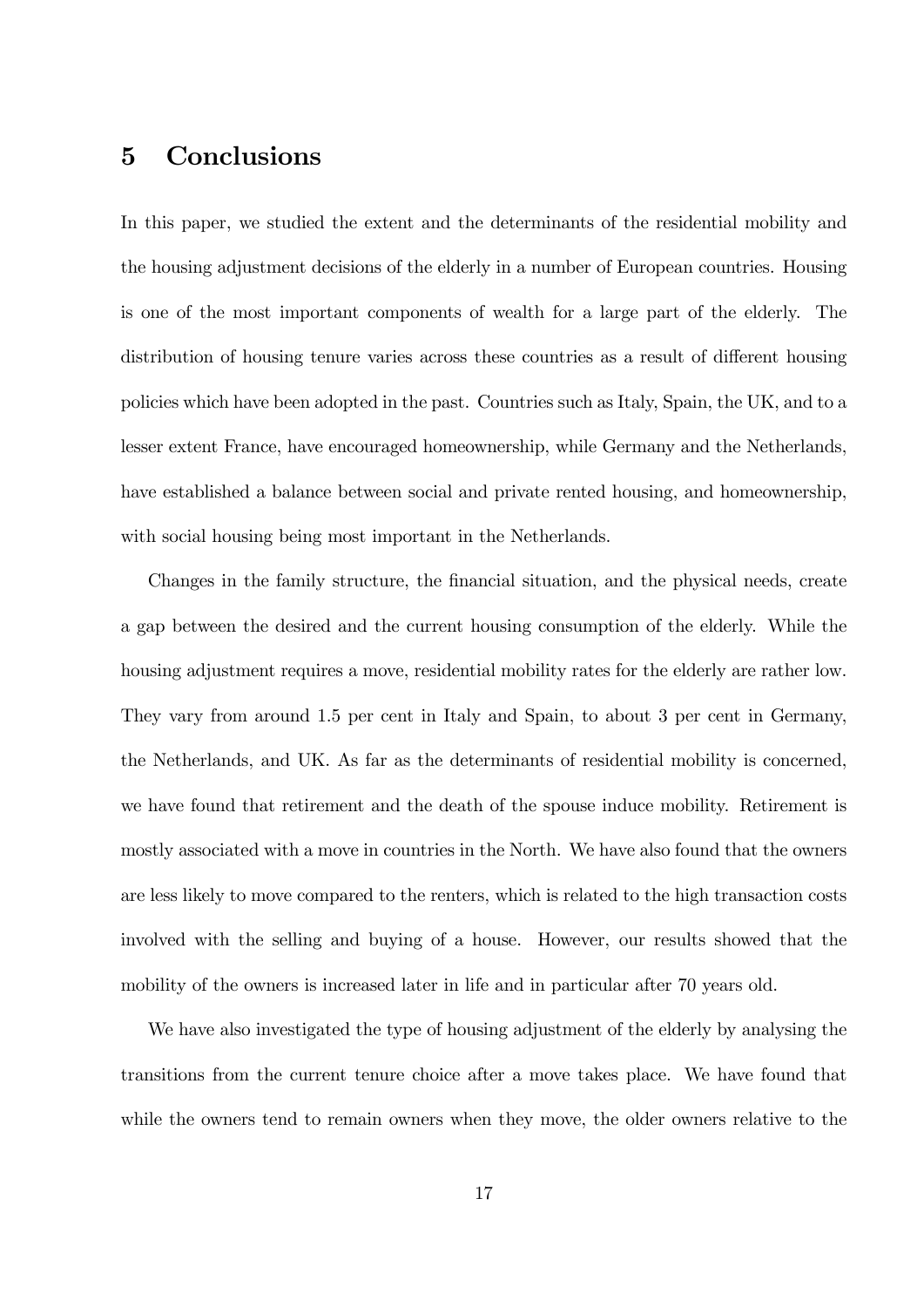younger ones are more likely to become renters. This effect is significant in Beglium, Finland, Germany,and the UK. We also looked at the changes in the home size for the movers who remain owners finding that for these countries there is also a tendency for the owners to decrease the size of the their new own occupied house when they move.

These results provide some evidence of downsizing later in life and especially for the older elderly. Moreover, there seems to exist a difference between the North and the South both in terms of the extent and the determinants of residential mobility, and the housing tenure transitions. This North-South divide can be associated to differences in the family ties, in the bequest motives, and the moving costs, which affect the housing decisions of the elderly.

# References

- [1] Balchin, P. (1996). 'Housing Policy in Europe' (ed.), Routledge, London.
- [2] Borsch-Supan, A. (1994). ëAging in Germany and the United States: International Comparisons', in Wise, D.A. (ed.), Studies in the Economics of Aging, University of Chicago Press.
- [3] Ermisch, J.F. and Jenkins, S.P. (1999). 'Retirement and housing adjustment in later life: evidence from the British Household Panel Survey', Labour Economics 6, pp. 311-333.
- [4] Feinstein, J. and McFadden, D. (1989). ëThe Dynamics of Housing Demand by the Elderly: Wealth, Cash Flow, and Demographic Effects', in D.Wise (ed.), The Economics of Aging, University of Chicago Press.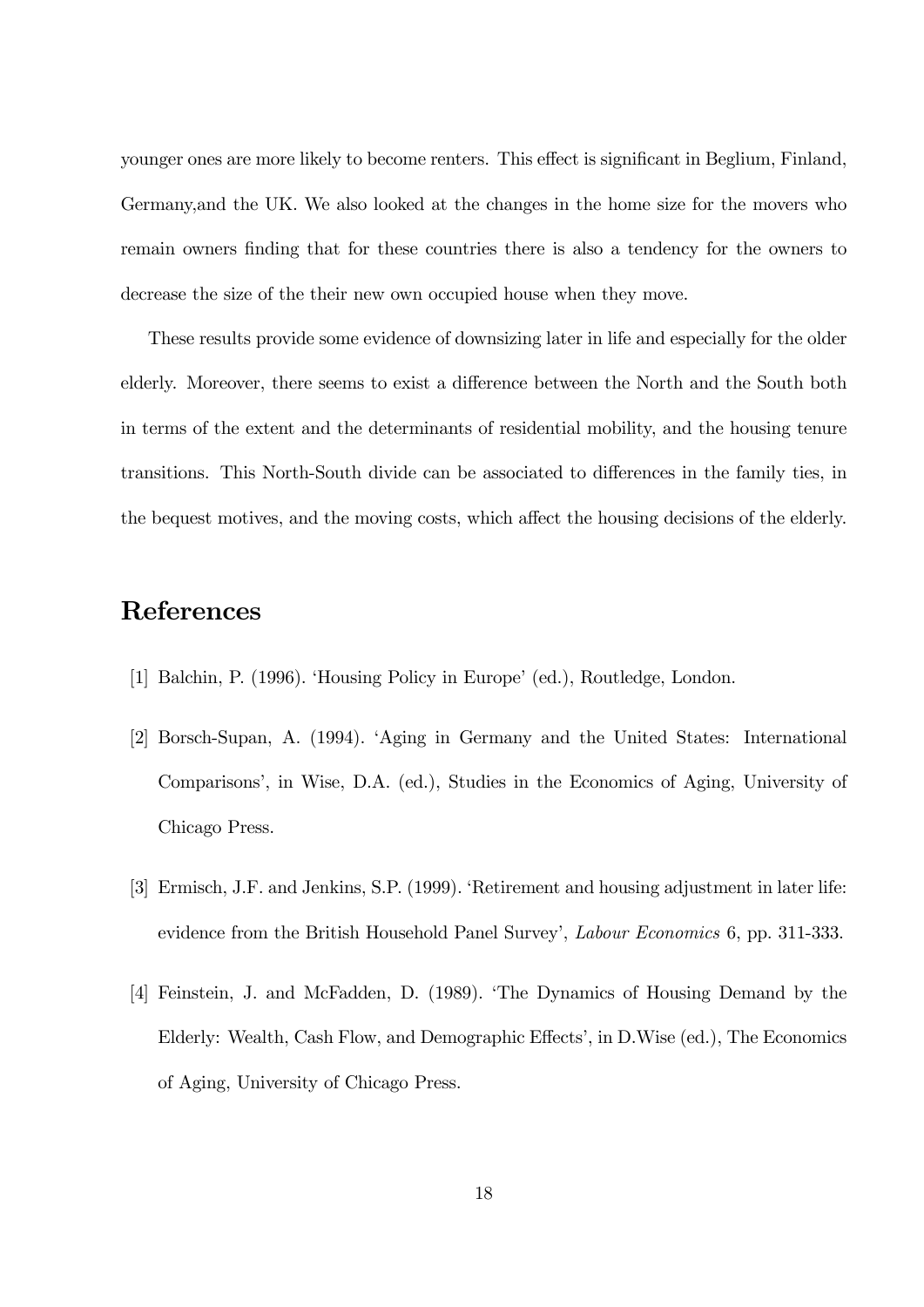- [5] European Commission (2001). High Level Task Force on Skills and Mobility, Final report.
- [6] European Commission (2003). "Jobs, Jobs, Jobs: Creating more employment in Europe". Report of the Employment Taskforce.
- [7] Hurd, M.D. (1990). ëResearch on the Elderly: Economic Status, Retirement, and Consumption and Saving', *Journal of Economic Literature*, vol. 28, No.2, pp. 565-637.
- [8] Merrill, S.R. (1984). 'Home Equity and the Elderly', in H. Aaron and G. Burtless (ed.), Retirement and Economic Behavior, Brookings Institution.
- [9] Mitchell, O.S. and Piggott, J. (2004). 'Unlocking housing equity in Japan', NBER Working Paper No. 10340.
- [10] Sheiner, L. and Weil, D. (1993). 'The Housing Wealth of the Aged', NBER Working Paper No. 4415.
- [11] Venti, S.F. and Wise D.A. (1989). 'Aging, moving and housing wealth', in: Wise, D.A. (ed.), Economics of Aging, University of Chicago Press.
- [12] Wooldridge, J.M. (2002). ëEconometric Analysis of Cross Section and Panel Dataí. MIT Press.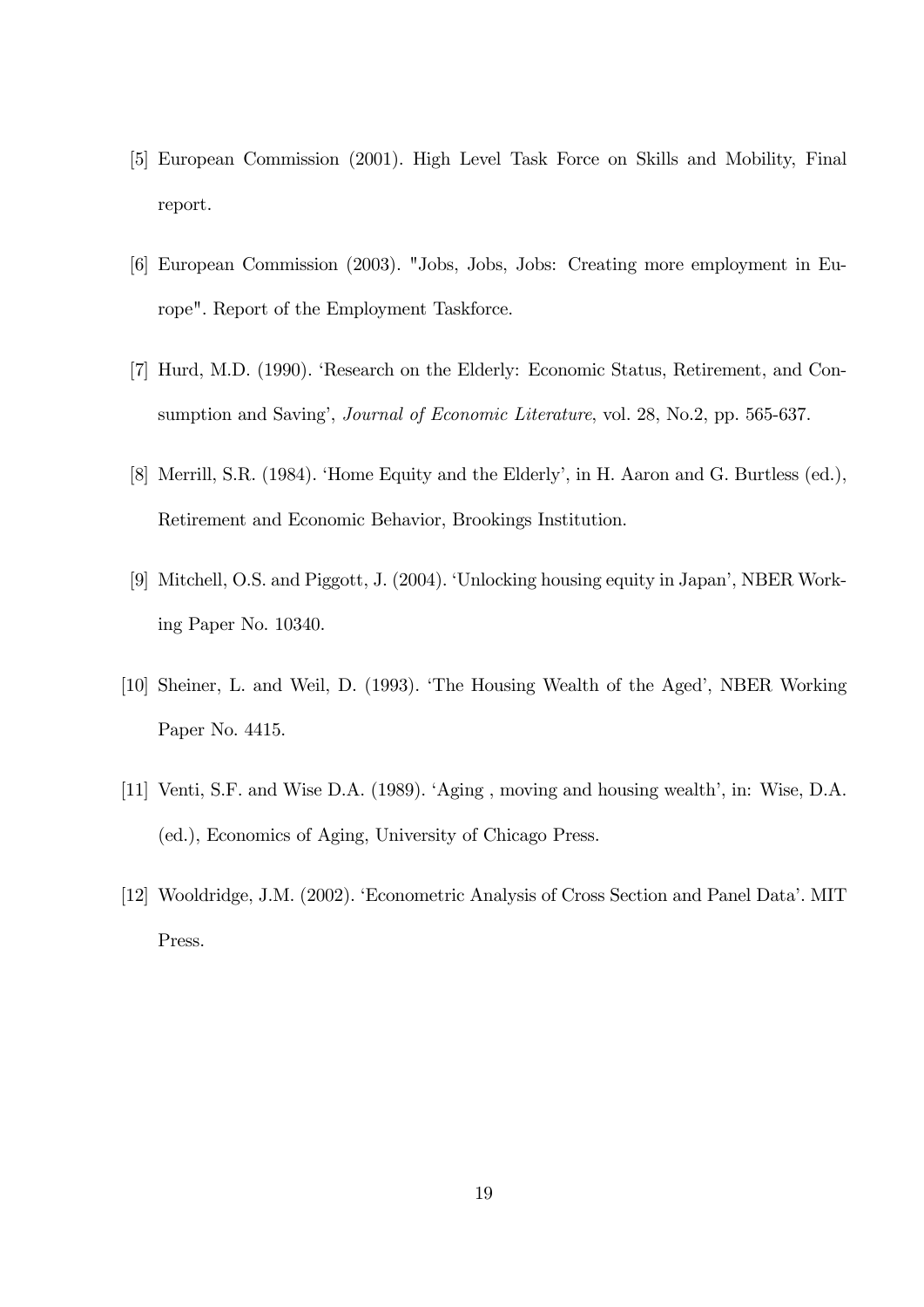



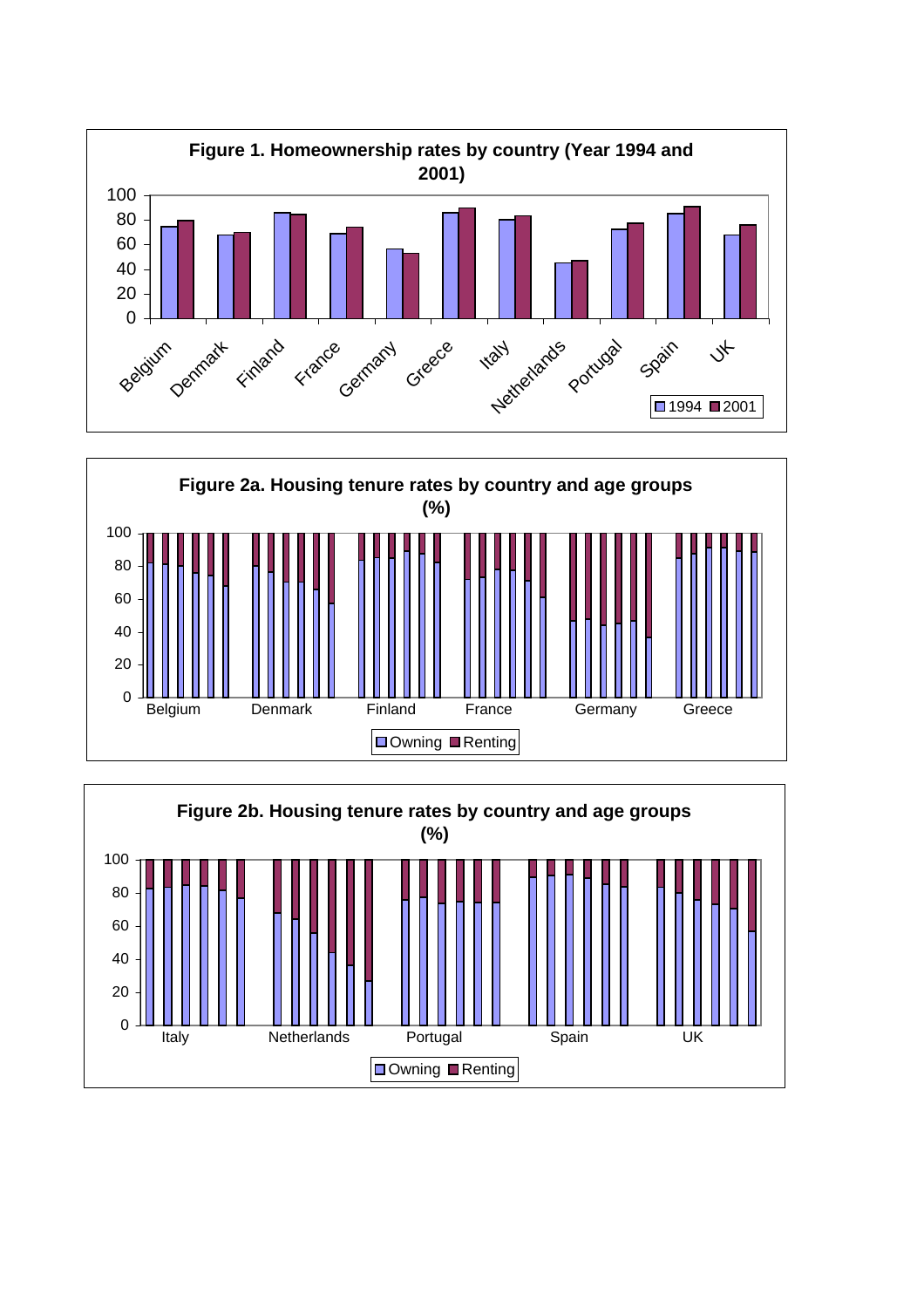

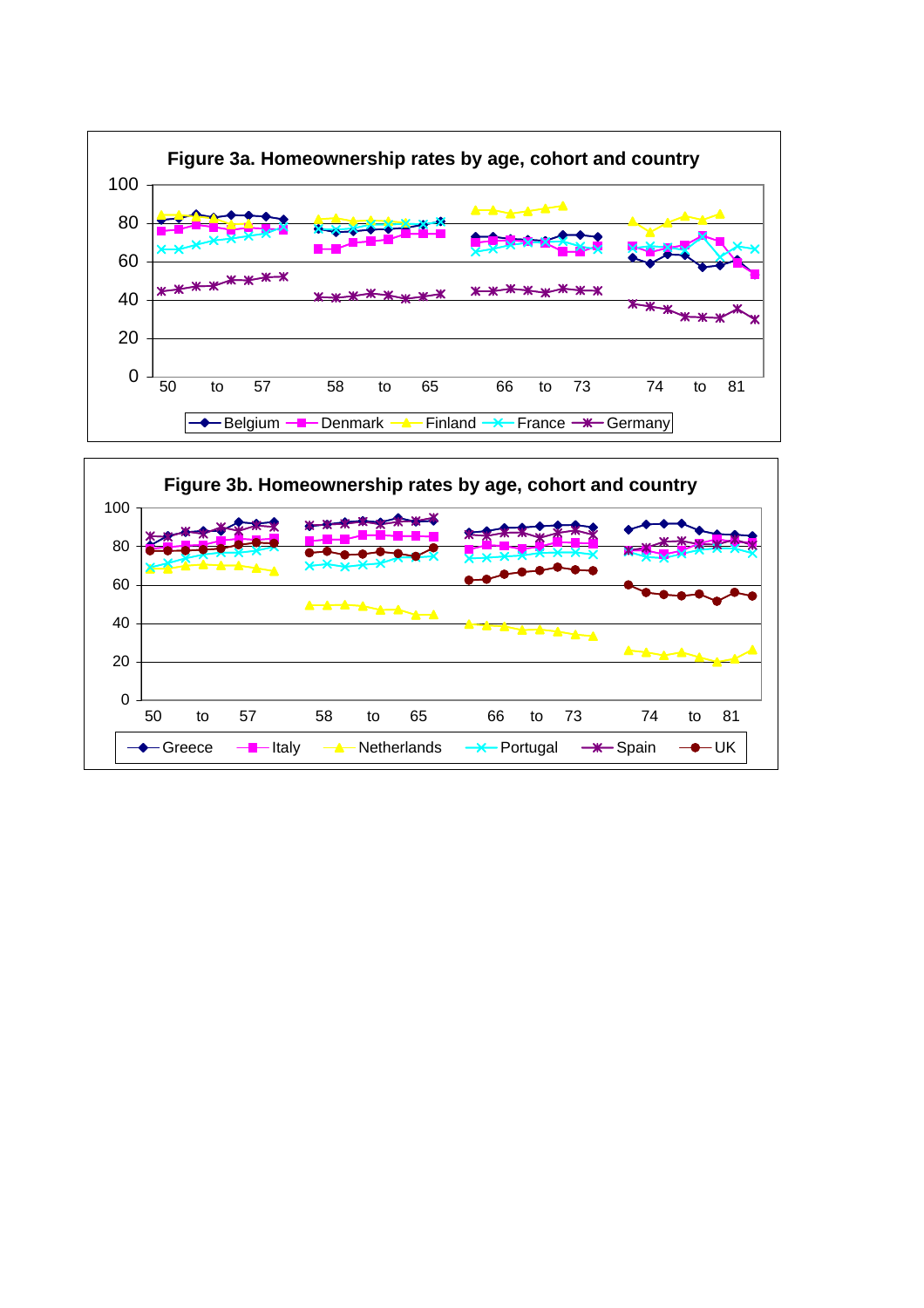

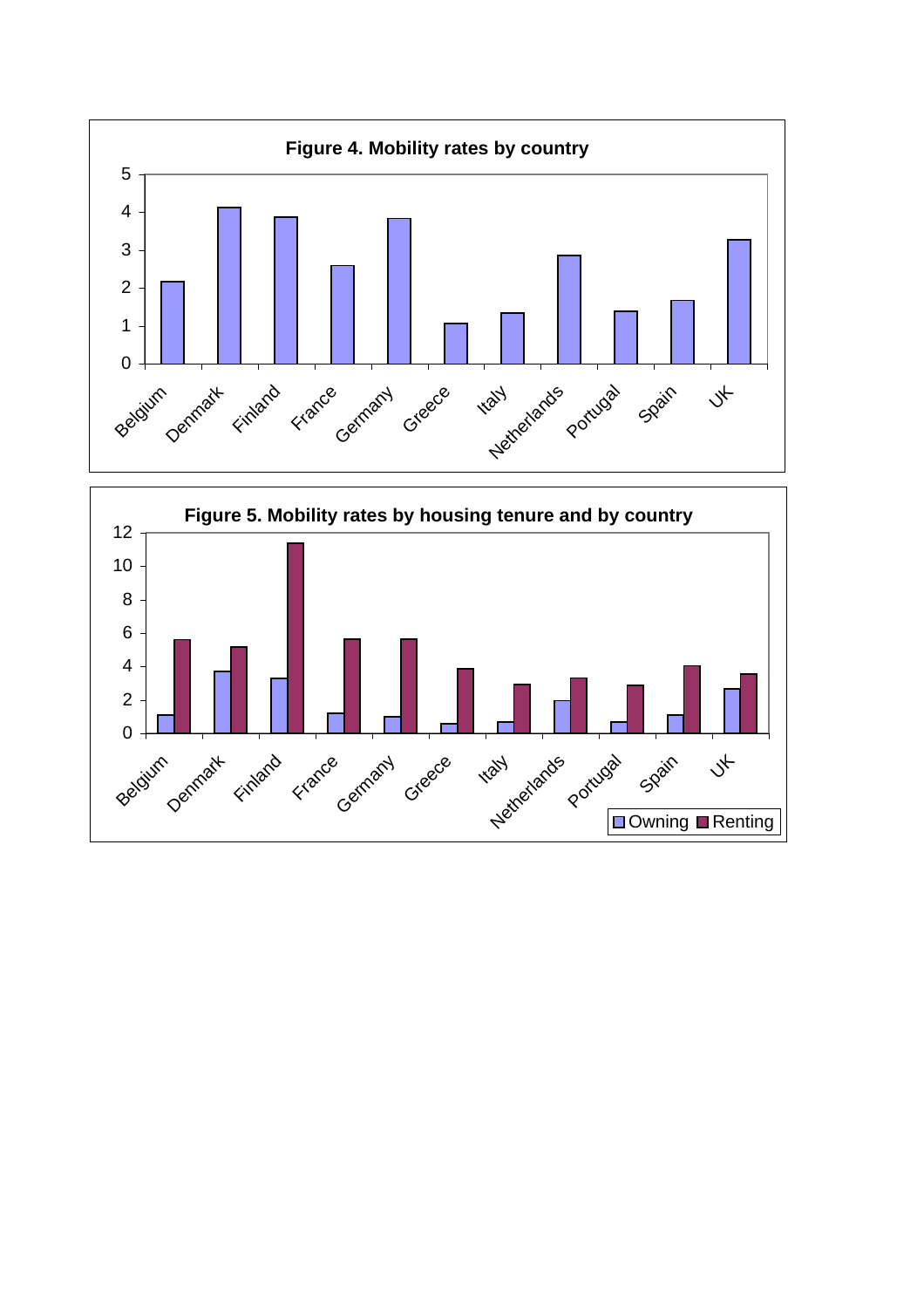

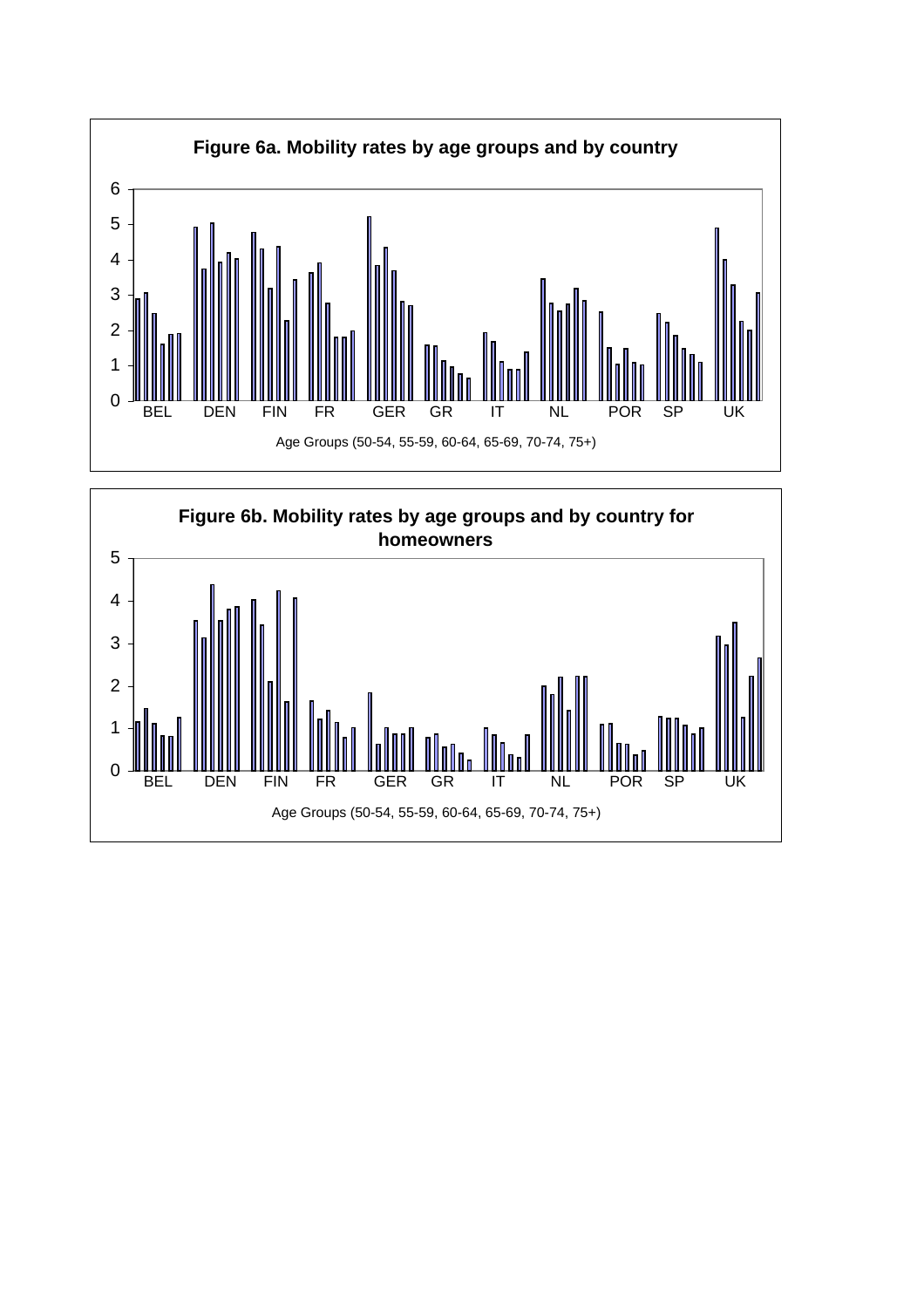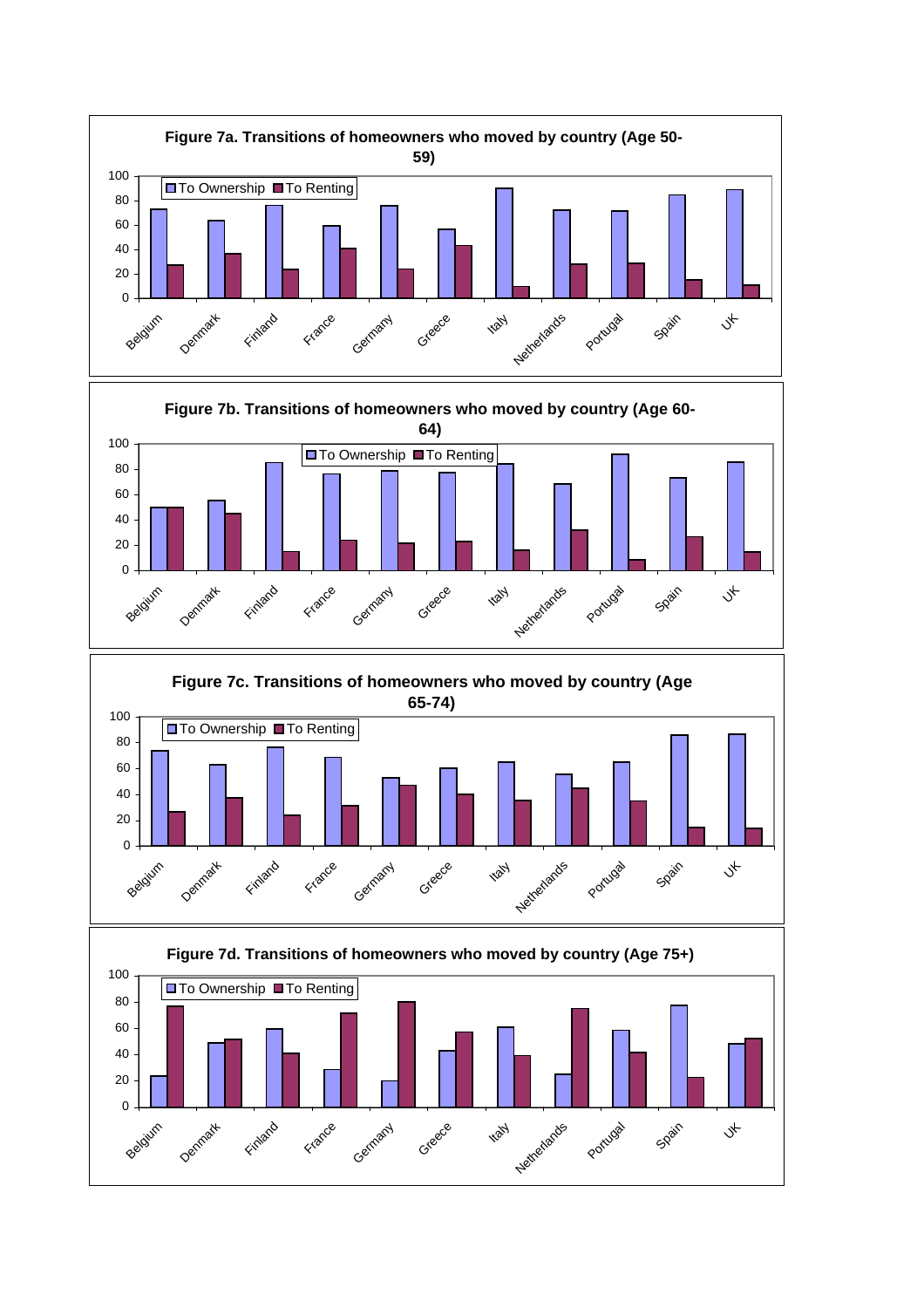|                                | Belgium     | Denmark     | Finland     | France      | Germany     | Greece      |
|--------------------------------|-------------|-------------|-------------|-------------|-------------|-------------|
|                                |             |             |             |             |             |             |
| Age $65+$                      | $-0.966***$ | $-0.541**$  | $-0.490$    | $-0.828***$ | $-0.510***$ | $-0.206$    |
|                                | (0.259)     | (0.254)     | (0.301)     | (0.185)     | (0.136)     | (0.352)     |
| Owner $_{t-1}$                 | $-2.080***$ | $-0.649***$ | $-1.589***$ | $-1.949***$ | $-1.936***$ | $-1.781***$ |
|                                | (0.261)     | (0.221)     | (0.188)     | (0.175)     | (0.178)     | (0.257)     |
| Owner*(Age $65+)_{t-1}$        | $0.831**$   | $0.455*$    | $0.703**$   | $0.554**$   | 0.400       | $-0.009$    |
|                                | (0.349)     | (0.271)     | (0.302)     | (0.235)     | (0.269)     | (0.382)     |
| Retired $_{t-1}$               | 0.206       | $0.782***$  | $0.544*$    | $0.830***$  | $0.429**$   | $-0.368$    |
|                                | (0.362)     | (0.282)     | (0.288)     | (0.224)     | (0.175)     | (0.464)     |
| Loss of Spouse $_{t-1}$        | 2.225***    | $1.644***$  | $2.003***$  | 1.425***    | 1.291***    | 0.511       |
|                                | (0.372)     | (0.277)     | (0.279)     | (0.305)     | (0.260)     | (0.831)     |
| Couple                         | $-0.026$    | $0.460*$    | 0.244       | 0.193       | $-0.501***$ | 0.144       |
|                                | (0.227)     | (0.243)     | (0.209)     | (0.167)     | (0.145)     | (0.517)     |
| Bad Health $_{t-1}$            | 0.647       | 0.553       | $-0.135$    | $-0.283$    | 0.324       | 0.422       |
|                                | (0.610)     | (0.354)     | (0.415)     | (0.362)     | (0.238)     | (0.454)     |
| Living in Appartment $_{t-1}$  | 0.369       | $-0.087$    | 0.229       | 0.160       | $-0.168$    | $0.600***$  |
|                                | (0.249)     | (0.191)     | (0.174)     | (0.149)     | (0.109)     | (0.215)     |
| Housing Cost a Burden $_{t-1}$ | $-0.140$    | $0.366**$   | $0.409***$  | $0.195*$    | $0.519***$  | $0.459**$   |
|                                | (0.177)     | (0.144)     | (0.139)     | (0.112)     | (0.104)     | (0.202)     |
| $HH$ Income $_{t-1}$           | 0.001       | $-0.006$    | 0.007       | $0.005***$  | $0.011***$  | $0.019***$  |
|                                | (0.001)     | (0.006)     | (0.006)     | (0.002)     | (0.004)     | (0.005)     |
| HH Wealth $_{t-1}$             | 0.001       | $-0.006$    | $0.018**$   | $0.027*$    | $0.010**$   | $-0.073$    |
|                                | (0.003)     | (0.016)     | (0.008)     | (0.014)     | (0.005)     | (0.052)     |
| Male                           | 0.182       | $-0.585***$ | $-0.277$    | $-0.041$    | 0.097       | 0.700       |
|                                | (0.223)     | (0.205)     | (0.207)     | (0.176)     | (0.140)     | (0.517)     |
| Cohort $(50-59)$ at Year 1     | $-0.007$    | $-0.166$    | 0.080       | 0.064       | $-0.037$    | 0.155       |
|                                | (0.254)     | (0.195)     | (0.215)     | (0.163)     | (0.127)     | (0.275)     |
| Cohort $(60-69)$ at Year 1     | $-0.311$    | $-0.250$    | $-0.026$    | 0.031       | 0.108       | 0.140       |
|                                | (0.225)     | (0.176)     | (0.178)     | (0.157)     | (0.133)     | (0.264)     |
| Constant                       | $-1.257*$   | $-0.178$    | $-2.835***$ | $-3.418***$ | $-3.024***$ | $-5.271***$ |
|                                | (0.682)     | (1.126)     | (0.393)     | (0.315)     | (0.255)     | (0.612)     |
| Observations                   | 7397        | 6318        | 5964        | 14334       | 15361       | 14707       |

Table 1. Logit Estimates - Dependent Variable: Move between two waves.

\* significant at 10%; \*\* significant at 5%; \*\*\* significant at 1%. Standard errors in parenthesis are adjusted for repeated observations for each household. Estimations include year and regional dummies.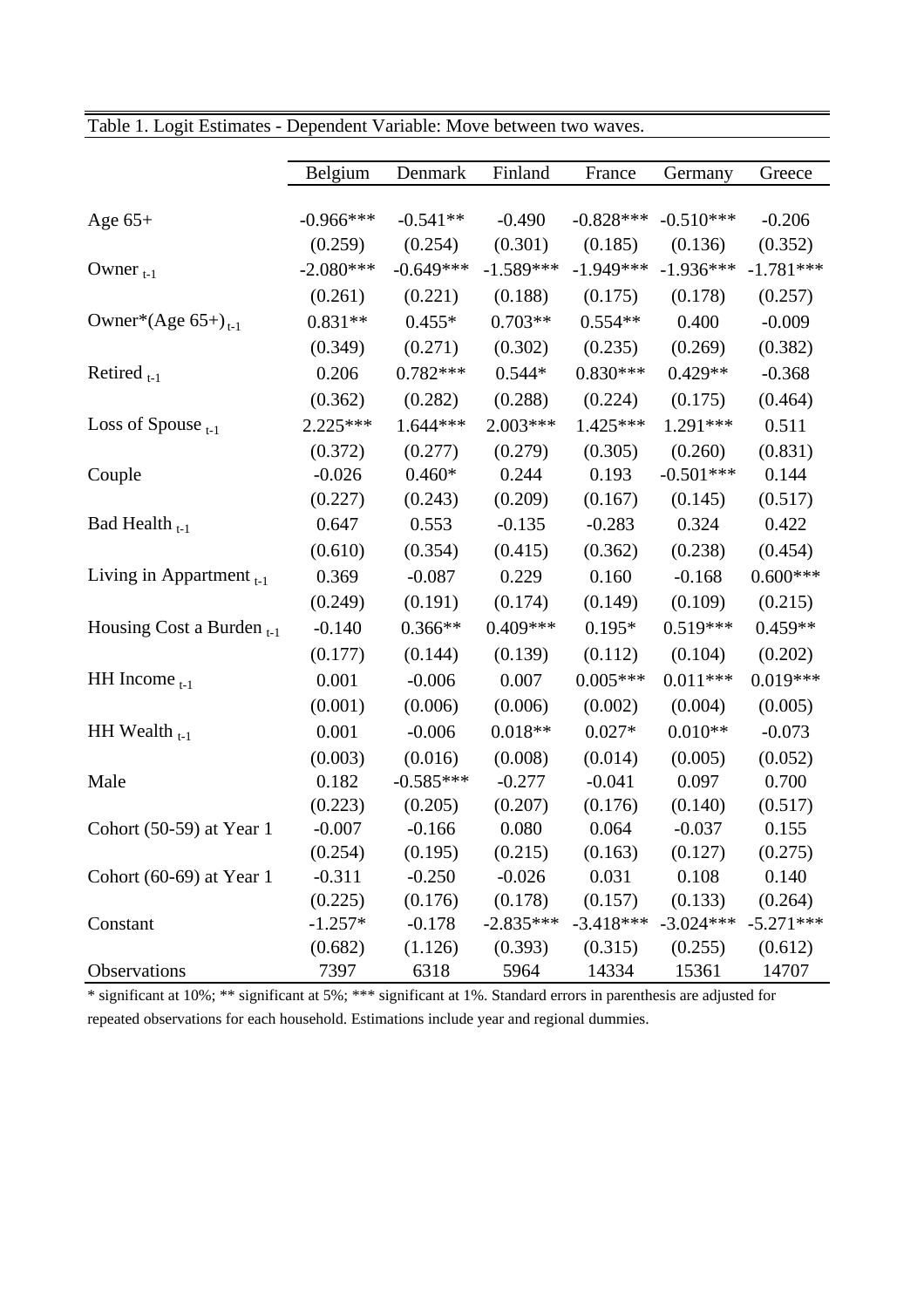|                                   | Italy                  | Netherlands Portugal   |                        | Spain                  | UK                    |
|-----------------------------------|------------------------|------------------------|------------------------|------------------------|-----------------------|
|                                   |                        |                        |                        |                        |                       |
| Age $65+$                         | $-0.345$               | 0.217                  | $-0.079$               | $-1.283***$<br>(0.261) | $-0.990***$           |
| Owner $_{t-1}$                    | (0.283)<br>$-1.551***$ | (0.217)<br>$-0.584***$ | (0.258)<br>$-1.141***$ | $-1.815***$            | (0.248)<br>$-0.486**$ |
|                                   |                        |                        |                        |                        |                       |
|                                   | (0.206)                | (0.202)                | (0.226)                | (0.196)                | (0.215)               |
| Owner*(Age $65+$ ) <sub>t-1</sub> | 0.002                  | $-0.045$               | $-0.419$               | $1.007***$             | 0.377                 |
|                                   | (0.317)                | (0.284)                | (0.312)                | (0.285)                | (0.273)               |
| Retired $_{t-1}$                  | 0.420                  | 0.014                  | 0.303                  | 0.282                  | $0.480**$             |
|                                   | (0.294)                | (0.359)                | (0.292)                | (0.257)                | (0.226)               |
| Loss of Spouse $_{t-1}$           | 1.660***               | 0.415                  | $1.557***$             | 1.711 ***              | 1.491***              |
|                                   | (0.446)                | (0.414)                | (0.442)                | (0.380)                | (0.289)               |
| Couple                            | $-0.487**$             | $0.392**$              | $-0.274$               | $0.656**$              | 0.146                 |
|                                   | (0.230)                | (0.193)                | (0.243)                | (0.306)                | (0.177)               |
| Bad Health $_{t-1}$               | $-0.078$               | 0.412                  | 0.103                  | $-0.483$               | $0.571**$             |
|                                   | (0.514)                | (0.528)                | (0.456)                | (0.512)                | (0.280)               |
| Living in Appartment $_{t-1}$     | 0.068                  | $-0.217$               | 0.123                  | $0.451***$             | 0.034                 |
|                                   | (0.177)                | (0.155)                | (0.234)                | (0.149)                | (0.192)               |
| Housing Cost a Burden $_{t-1}$    | 0.328                  | 0.182                  | $-0.234$               | 0.130                  | 0.067                 |
|                                   | (0.236)                | (0.144)                | (0.163)                | (0.176)                | (0.267)               |
| HH Income $_{t-1}$                | 0.008                  | 0.001                  | 0.012                  | 0.001                  | $-0.009*$             |
|                                   | (0.005)                | (0.004)                | (0.010)                | (0.006)                | (0.006)               |
| HH Wealth $_{t-1}$                | 0.00002                | $-0.049$               | $0.043***$             | 0.012                  | $-0.014$              |
|                                   | (0.00001)              | (0.039)                | (0.013)                | (0.010)                | (0.017)               |
| Male                              | $-0.085$               | $-0.286$               | $0.821***$             | 0.018                  | $-0.028$              |
|                                   | (0.240)                | (0.194)                | (0.266)                | (0.307)                | (0.162)               |
| Cohort $(50-59)$ at Year 1        | 0.323                  | 0.266                  | $-0.086$               | $-0.162$               | $-0.325*$             |
|                                   | (0.223)                | (0.215)                | (0.257)                | (0.197)                | (0.177)               |
| Cohort $(60-69)$ at Year 1        | $-0.051$               | $-0.095$               | $-0.122$               | 0.110                  | $-0.417***$           |
|                                   | (0.209)                | (0.156)                | (0.190)                | (0.171)                | (0.156)               |
| Constant                          | $-3.557***$            | $-4.467***$            | $-3.735***$            | $-4.318***$            | $-2.775***$           |
|                                   | (0.426)                | (0.278)                | (0.388)                | (0.433)                | (0.328)               |
| Observations                      | 18830                  | 11195                  | 15061                  | 16298                  | 11061                 |

Table 1. Logit Estimates - Dependent Variable: Move between two waves. (cont.)

\* significant at 10%; \*\* significant at 5%; \*\*\* significant at 1%. Standard errors in parenthesis are adjusted for repeated observations for each household. Estimations include year and regional dummies.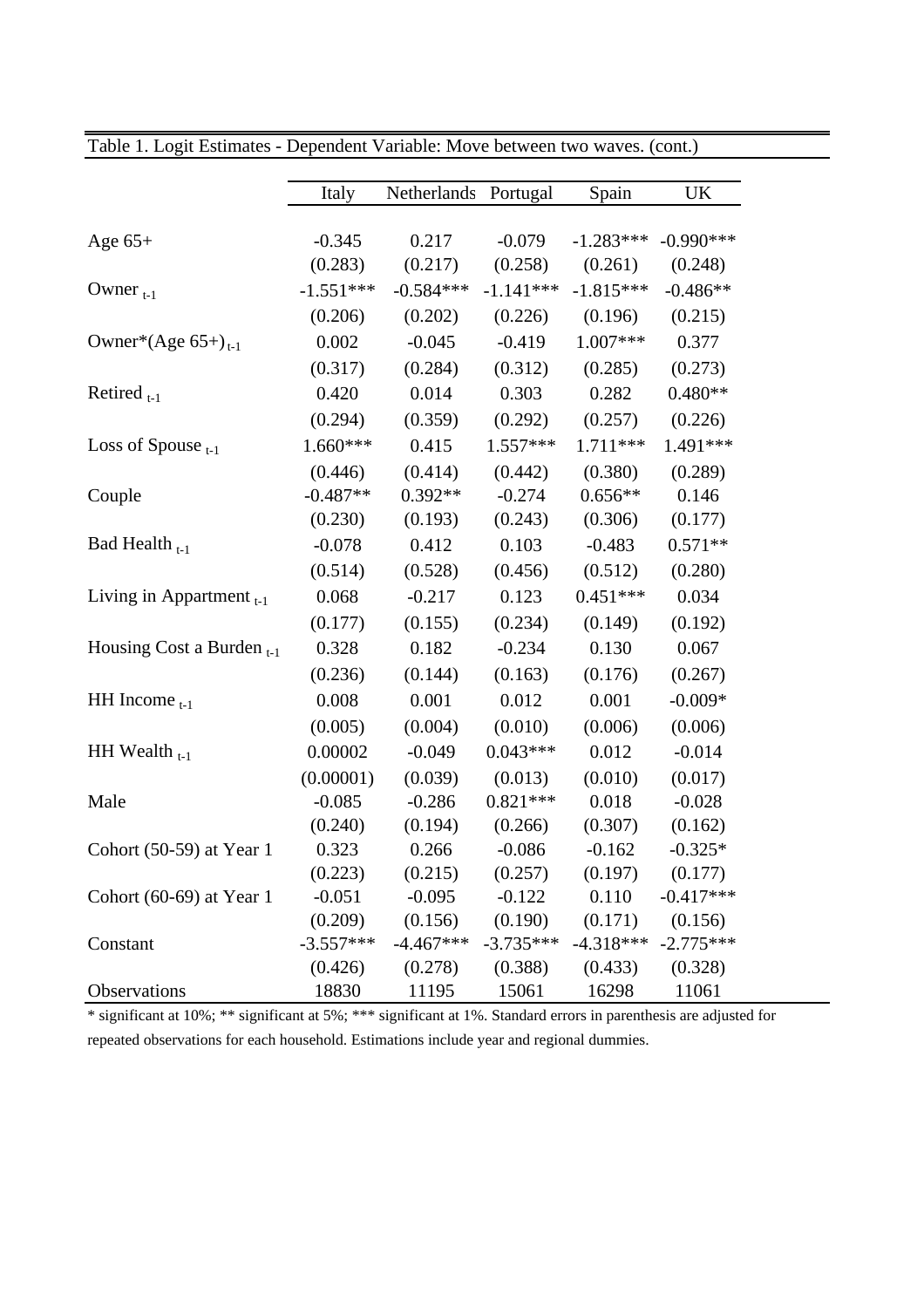|                                   | Belgium     | Denmark   | Finland    | France               | Germany   | Greece   |
|-----------------------------------|-------------|-----------|------------|----------------------|-----------|----------|
|                                   |             |           |            |                      |           |          |
| Age $65+$                         | $-0.899$    | $-0.254$  | $-0.928$   | $-1.206***$          | $-0.168$  | $-0.183$ |
|                                   | (0.800)     | (0.541)   | (0.619)    | (0.464)              | (0.254)   | (0.781)  |
| Owner $_{t-1}$                    | $-1.656***$ | 0.370     | $-0.867**$ | $-1.800***-2.223***$ |           | $-0.294$ |
|                                   | (0.531)     | (0.427)   | (0.406)    | (0.313)              | (0.341)   | (0.368)  |
| Owner*(Age $65+$ ) <sub>t-1</sub> | $1.712**$   | 0.142     | 1.539***   | $1.371***$           | 1.814 *** | $-0.081$ |
|                                   | (0.755)     | (0.515)   | (0.571)    | (0.439)              | (0.481)   | (0.607)  |
| Retired $_{t-1}$                  | $0.738*$    | $0.603**$ | 0.443      | $0.858***$           | 0.274     | $-0.632$ |
|                                   | (0.421)     | (0.306)   | (0.344)    | (0.266)              | (0.191)   | (0.508)  |
| Loss of Spouse $_{t-1}$           | 1.963***    | 1.202***  | 1.292***   | $1.316***$           | 1.232***  | $-0.203$ |
|                                   | (0.454)     | (0.305)   | (0.354)    | (0.386)              | (0.306)   | (0.870)  |
| Bad Health $_{t-1}$               | 0.518       | 0.377     | $-1.139*$  | $-0.569$             | 0.194     | 0.846    |
|                                   | (0.635)     | (0.474)   | (0.614)    | (0.426)              | (0.277)   | (0.629)  |
| Housing Cost a Burden $_{t-1}$    | $-0.634**$  | 0.062     | $0.497**$  | 0.099                | $0.292**$ | $-0.082$ |
|                                   | (0.293)     | (0.207)   | (0.222)    | (0.165)              | (0.135)   | (0.279)  |
| HH Income $_{t-1}$                | 0.010       | $-0.002$  | 0.011      | 0.003                | 0.010     | 0.035    |
|                                   | (0.008)     | (0.010)   | (0.012)    | (0.004)              | (0.007)   | (0.024)  |
| HH Wealth $_{t-1}$                | 0.020       | $-0.011$  | 0.005      | 0.013                | 0.012     | $-0.027$ |
|                                   | (0.015)     | (0.021)   | (0.020)    | (0.025)              | (0.015)   | (0.077)  |
| Observations                      | 748         | 1271      | 907        | 1726                 | 2923      | 657      |
| Number of Groups                  | 138         | 219       | 209        | 297                  | 480       | 113      |
| Hausman Test: $Chi2(14)$          | 12.53       | 7.03      | 8.02       | 6.38                 | 20.36     | 12.77    |
| Pr > Chi <sup>2</sup>             | 0.563       | 0.933     | 0.783      | 0.955                | 0.119     | 0.386    |

### Table 2. FE Logit Estimates - Dependent Variable: Move between two waves.

\* significant at 10%; \*\* significant at 5%; \*\*\* significant at 1%. Standard errors in parenthesis. Estimations include year dummies.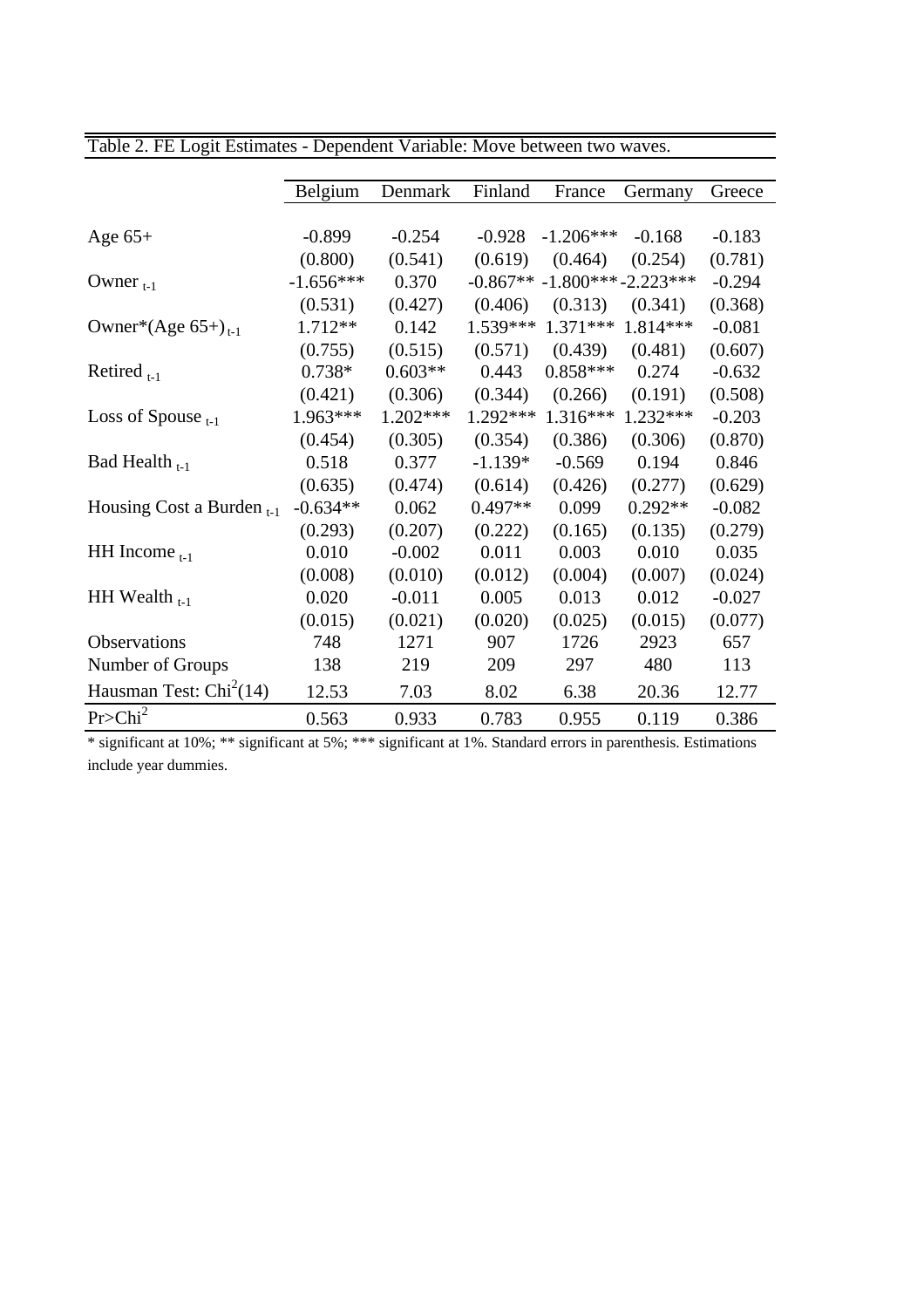|                                | Italy       | Netherlands Portugal |           | Spain       | <b>UK</b>  |
|--------------------------------|-------------|----------------------|-----------|-------------|------------|
|                                |             |                      |           |             |            |
| Age $65+$                      | $-0.203$    | $-0.539$             | $1.228**$ | $-1.133**$  | $-1.368**$ |
|                                | (0.638)     | (0.488)              | (0.493)   | (0.547)     | (0.586)    |
| Owner $_{t-1}$                 | $-1.267***$ | $-0.340$             | $-0.441$  | $-1.330***$ | 0.689      |
|                                | (0.417)     | (0.371)              | (0.398)   | (0.375)     | (0.496)    |
| Owner*(Age $65+)_{t-1}$        | 0.279       | 1.433***             | $-0.692$  | $0.855*$    | 0.293      |
|                                | (0.572)     | (0.548)              | (0.495)   | (0.495)     | (0.581)    |
| Retired $_{t-1}$               | $0.566*$    | 0.086                | 0.032     | 0.335       | $0.494*$   |
|                                | (0.325)     | (0.386)              | (0.340)   | (0.284)     | (0.260)    |
| Loss of Spouse $_{t-1}$        | $1.617***$  | 0.474                | 1.708***  | 1.433***    | 1.499***   |
|                                | (0.575)     | (0.392)              | (0.543)   | (0.420)     | (0.361)    |
| Bad Health $_{t-1}$            | $-0.045$    | 0.750                | 0.498     | 0.120       | 0.532      |
|                                | (0.604)     | (0.688)              | (0.571)   | (0.574)     | (0.355)    |
| Housing Cost a Burden $_{t-1}$ | $0.607*$    | 0.219                | $-0.348$  | $-0.189$    | 0.314      |
|                                | (0.352)     | (0.200)              | (0.234)   | (0.233)     | (0.399)    |
| HH Income $_{t-1}$             | $-0.007$    | 0.009                | $-0.001$  | $-0.033**$  | $-0.020*$  |
|                                | (0.014)     | (0.007)              | (0.022)   | (0.015)     | (0.011)    |
| HH Wealth $_{t-1}$             | 0.00001     | $-0.040$             | 0.036     | 0.027       | $-0.033$   |
|                                | (0.00001)   | (0.056)              | (0.047)   | (0.038)     | (0.020)    |
| <b>Observations</b>            | 1061        | 1592                 | 1049      | 1243        | 1631       |
| Number of Groups               | 179         | 267                  | 172       | 209         | 275        |
| Hausman Test: $Chi2(14)$       | 13.94       | 17.83                | 39.82     | 22.50       | 4.93       |
| Pr > Chi <sup>2</sup>          | 0.377       | 0.214                | 0.003     | 0.068       | 0.840      |

Table 2. FE Logit Estimates - Dependent Variable: Move between two waves. (cont.)

\* significant at 10%; \*\* significant at 5%; \*\*\* significant at 1%. Standard errors in parenthesis. Estimations include year dummies.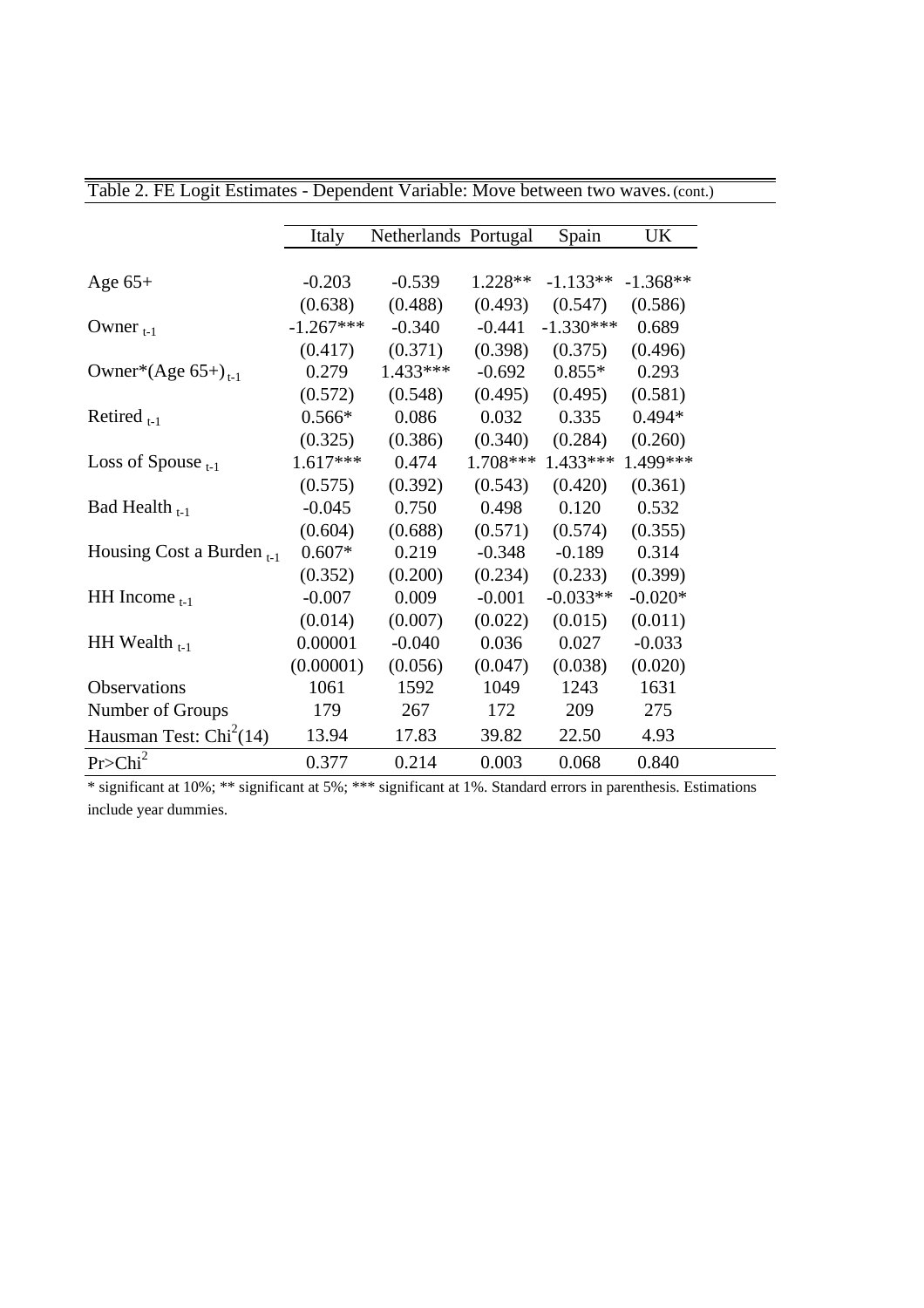| raoic 5. Competing risk nazaru mouer estimates while chooserved ricterogeneity |              |              |              |              |              |              |              |              |
|--------------------------------------------------------------------------------|--------------|--------------|--------------|--------------|--------------|--------------|--------------|--------------|
|                                                                                | Belgium      |              | Denmark      |              | Finland      |              | France       |              |
|                                                                                | Own          | Rent         | Own          | Rent         | Own          | Rent         | Own          | Rent         |
| Age $65+$                                                                      | $-1.071$     | $-0.663$     | $-0.771$     | 0.061        | $-0.826$     | $-0.459$     | $-0.383$     | $0.797$ ***  |
|                                                                                | (0.849)      | (0.422)      | (0.652)      | (0.329)      | (0.512)      | (0.394)      | (0.399)      | (0.273)      |
| Owner                                                                          | 0.288        | $-1.309$ *** | 0.530        | $-0.390$     | 0.133        | $-2.133$ *** | 0.180        | $-0.704$ *** |
|                                                                                | (0.624)      | (0.464)      | (0.402)      | (0.305)      | (0.348)      | (0.343)      | (0.241)      | (0.289)      |
| Owner*(Age $65+$ )                                                             | 0.932        | $1.010*$     | 0.701        | $-0.145$     | 0.844        | $0.984$ **   | 0.490        | $-0.139$     |
|                                                                                | (0.875)      | (0.569)      | (0.674)      | (0.388)      | (0.521)      | (0.480)      | (0.439)      | (0.370)      |
| Retired                                                                        | 0.219        | $-0.158$     | $-0.105$     | 0.155        | 0.170        | $-0.140$     | 0.231        | $-0.976$ *** |
|                                                                                | (0.476)      | (0.446)      | (0.309)      | (0.272)      | (0.267)      | (0.366)      | (0.254)      | (0.335)      |
| Loss of Spouse                                                                 |              | $1.768$ ***  | 0.287        | $0.623*$     | 0.336        | $0.924$ ***  | $-1.551$ *** | $0.640**$    |
|                                                                                |              | (0.406)      | (0.319)      | (0.315)      | (0.292)      | (0.308)      | (0.604)      | (0.283)      |
| Couple                                                                         | 0.181        | $-0.617$ *   | $0.754$ **   | $-0.429$ *   | 0.007        | 0.069        | $0.794$ ***  | $-0.277$     |
|                                                                                | (0.575)      | (0.353)      | (0.314)      | (0.260)      | (0.269)      | (0.315)      | (0.267)      | (0.204)      |
| <b>Bad Health</b>                                                              | $-1.322$ *** | $-0.398$     | $-0.501$ **  | $-0.609$ *** | $-0.782$ *** | 0.144        | $-0.425$ **  | $-0.343$ *   |
|                                                                                | (0.481)      | (0.299)      | (0.225)      | (0.206)      | (0.210)      | (0.245)      | (0.205)      | (0.178)      |
| Living in Appartment                                                           | $-0.121$     | $-0.023$ *** | $-0.902$ **  | 0.247        | $-0.135$     | $-0.040$     | $-0.004$     | $-0.014$     |
|                                                                                | (0.580)      | (0.009)      | (0.411)      | (0.234)      | (0.216)      | (0.254)      | (0.036)      | (0.078)      |
| Housing Costs a Burden                                                         | $-0.097$     | $0.970$ ***  | 0.033        | 0.225        | 0.003        | $-0.008$     | 0.012        | $0.648$ ***  |
|                                                                                | (0.511)      | (0.293)      | (0.245)      | (0.222)      | (0.008)      | (0.024)      | (0.199)      | (0.180)      |
| HH Income                                                                      | 0.002        | $-0.013$     | $-0.0002$    | $-0.019*$    | 0.004        | $-0.017$     | 0.004        | $-0.002$     |
|                                                                                | (0.003)      | (0.014)      | (0.007)      | (0.011)      | (0.007)      | (0.013)      | (0.003)      | (0.007)      |
| HH Wealth                                                                      | $-0.011$     | $-0.016$     | 0.011        | $-0.010$     | $-0.018$     | 0.004        | $0.047$ ***  | $-0.173$ *** |
|                                                                                | (0.008)      | (0.022)      | (0.019)      | (0.038)      | (0.014)      | (0.011)      | (0.017)      | (0.061)      |
| Cohort (50-59) at Year 1                                                       | $1.250$ **   | 0.627        | $-0.079$     | 0.236        | 0.290        | 0.365        | 0.322        | $0.764$ ***  |
|                                                                                | (0.543)      | (0.402)      | (0.294)      | (0.307)      | (0.277)      | (0.359)      | (0.267)      | (0.255)      |
| Cohort (60-69) at Year 1                                                       | $1.281$ **   | $-0.027$     | 0.153        | 0.257        | $0.647$ ***  | $-0.134$     | 0.294        | $-0.139$     |
|                                                                                | (0.621)      | (0.357)      | (0.298)      | (0.238)      | (0.266)      | (0.313)      | (0.288)      | (0.214)      |
| Mass Point 1                                                                   | $-9.318$ *** | $-7.302$ *** | $-7.048$ *** | $-5.768$ *** | $-6.818$ *** | $-4.920$ *** | $-8.568$ *** | $-6.558$ *** |
|                                                                                | (1.141)      | (0.631)      | (0.562)      | (0.438)      | (0.549)      | (0.566)      | (0.488)      | (0.395)      |
| Mass Point 2                                                                   | $-$ inf      | $-3.859$ *** | 4.E-06       | $-2.E-05$    | 5E-05        | $-0.0001$    | 0.010        | $-0.030$     |
|                                                                                |              | (1.178)      | (2.165)      | (1.908)      | (0.593)      | (0.785)      | (0.926)      | (0.934)      |
| Prob                                                                           | $0.987***$   |              |              |              |              |              |              |              |
| Log-Likel.                                                                     | $-477.21$    |              | $-1043.96$   |              | $-1097.96$   |              | $-1447.37$   |              |
| N (Households)                                                                 | 1308         |              | 1378         |              | 1629         |              | 2891         |              |

Table 3. Competing risk hazard model estimates with Unobserved Heterogeneity

Notes: \* significant at 10%; \*\* significant at 5%; \*\*\* significant at 1%. Standard errors in parenthesis. Estimations include regional and year dummies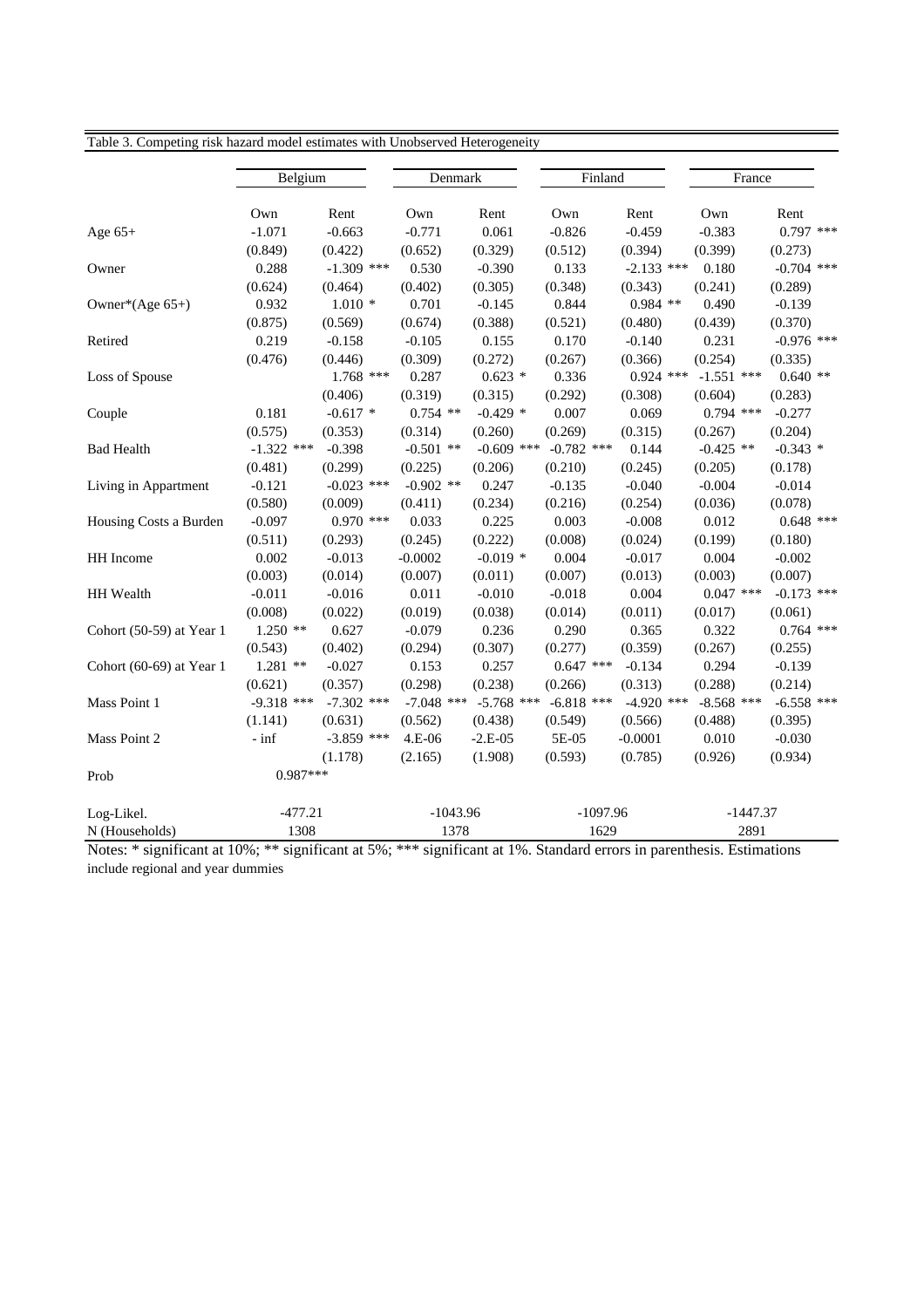| raone of compounts       | That make inoucle estimates with emosserved ricterogeneity (come |              |              |              |              |              |              |              |
|--------------------------|------------------------------------------------------------------|--------------|--------------|--------------|--------------|--------------|--------------|--------------|
|                          | Germany                                                          |              | Greece       |              | Italy        |              | Netherlands  |              |
|                          | Own                                                              | Rent         | Own          | Rent         | Own          | Rent         | Own          | Rent         |
| Age $65+$                | $-1.004$ **                                                      | $-0.196$     | $-0.525$     | 0.724        | $-0.854$     | 0.258        | $-1.231$ *** | $1.085$ ***  |
|                          | (0.448)                                                          | (0.184)      | (0.674)      | (0.641)      | (0.584)      | (0.388)      | (0.424)      | (0.251)      |
| Owner                    | 0.304                                                            | $-1.893$ *** | 0.452        | 0.098        | $0.520*$     | $-2.073$ *** | $1.456$ ***  | $-1.036$ *** |
|                          | (0.322)                                                          | (0.331)      | (0.437)      | (0.506)      | (0.301)      | (0.502)      | (0.309)      | (0.300)      |
| Owner*(Age 65+)          | 0.726                                                            | $1.267$ ***  | 0.810        | $-0.685$     | 0.060        | 0.935        |              | 0.135        |
|                          | (0.539)                                                          | (0.409)      | (0.693)      | (0.680)      | (0.541)      | (0.597)      |              | (0.381)      |
| Retired                  | $-0.346$                                                         | 0.035        | 0.034        | $-1.164$ **  | $-0.260$     | 0.436        | 0.551        | $-0.579$ *   |
|                          | (0.269)                                                          | (0.157)      | (0.403)      | (0.565)      | (0.250)      | (0.333)      | (0.524)      | (0.330)      |
| Loss of Spouse           | $-2.047$ ***                                                     | $-0.124$     | $-1.083$     | 0.507        | 0.345        | 0.263        | 0.268        | $-0.098$     |
|                          | (0.734)                                                          | (0.213)      | (1.211)      | (0.946)      | (0.347)      | (0.543)      | (0.409)      | (0.302)      |
| Couple                   | $0.744$ **                                                       | $-0.075$     | 0.285        | $-0.371$     | 0.295        | $-0.463$     | 0.550        | $0.326*$     |
|                          | (0.330)                                                          | (0.164)      | (0.724)      | (0.523)      | (0.361)      | (0.366)      | (0.374)      | (0.179)      |
| <b>Bad Health</b>        | $-0.906$ ***                                                     | $-0.724$ *** | $-1.235$ *** | $-1.016$ *** | $-0.380$     | $-1.139$ *** | $-0.571$ **  | $-0.771$ *** |
|                          | (0.246)                                                          | (0.141)      | (0.373)      | (0.382)      | (0.248)      | (0.276)      | (0.278)      | (0.169)      |
| Living in Appartment     | $-0.112$                                                         | $-0.192$     | $-0.120$     | $-1.215$ *** | 0.089        | 0.059        | 0.004        | 0.001        |
|                          | (0.269)                                                          | (0.157)      | (0.375)      | (0.453)      | (0.218)      | (0.278)      | (0.003)      | (0.002)      |
| Housing Costs a Burden   | 0.006                                                            | $0.015$ ***  | $1.078$ ***  | $1.099$ ***  | 0.250        | 0.362        | $-0.244$     | 0.263        |
|                          | (0.009)                                                          | (0.004)      | (0.381)      | (0.463)      | (0.300)      | (0.420)      | (0.309)      | (0.169)      |
| HH Income                | 0.001                                                            | $-0.018$ *** | $-0.008$     | $-0.009$     | $-0.004$     | 0.000        | 0.002        | 0.002        |
|                          | (0.005)                                                          | (0.006)      | (0.018)      | (0.022)      | (0.008)      | (0.013)      | (0.007)      | (0.006)      |
| HH Wealth                | $0.014$ ***                                                      | $-0.026$     | 0.004        | $-0.174$     | 4.E-06       | $-0.0001$ ** | 0.005        | $-0.112$     |
|                          | (0.005)                                                          | (0.031)      | (0.046)      | (0.160)      | 0.000        | 0.000        | (0.029)      | (0.078)      |
| Cohort (50-59) at Year 1 | 0.271                                                            | 0.144        | $0.955$ ***  | 0.453        | 0.038        | $-0.344$     | 0.420        | 0.384        |
|                          | (0.276)                                                          | (0.183)      | (0.427)      | (0.495)      | (0.266)      | (0.419)      | (0.307)      | (0.247)      |
| Cohort (60-69) at Year 1 | 0.278                                                            | 0.063        | $0.864$ *    | $-0.038$     | $0.651$ *    | 0.184        | $0.858$ **   | 0.023        |
|                          | (0.366)                                                          | (0.185)      | (0.447)      | (0.467)      | (0.376)      | (0.283)      | (0.420)      | (0.185)      |
| Mass Point 1             | $-8.752$ ***                                                     | $-7.567$ *** | $-8.322$ *** | $-8.159$ *** | $-7.782$ *** | $-6.463$ *** | $-8.559$ *** | $-6.951$ *** |
|                          | (0.796)                                                          | (0.406)      | (1.023)      | (1.238)      | (0.796)      | (1.063)      | (0.553)      | (0.344)      |
| Mass Point 2             | $1.224$ *                                                        | $2.189$ ***  | - inf        | $1.661$ **   |              |              | $-0.479$     | 0.138        |
|                          | (0.646)                                                          | (0.259)      |              | (0.821)      |              |              | (1.129)      | (0.792)      |
| Prob                     | $0.212***$                                                       |              | $0.798**$    |              |              |              |              |              |
| Log-Likel.               | $-2164.27$                                                       |              | $-558.76$    |              |              |              | $-1255.69$   |              |
| N (Households)           | 2841                                                             |              | 2814         |              |              |              | 2464         |              |

Table 3. Competing risk hazard model estimates with Unobserved Heterogeneity (cont.)

Notes: \* significant at 10%; \*\* significant at 5%; \*\*\* significant at 1%. Standard errors in parenthesis. Estimations include regional and year dummies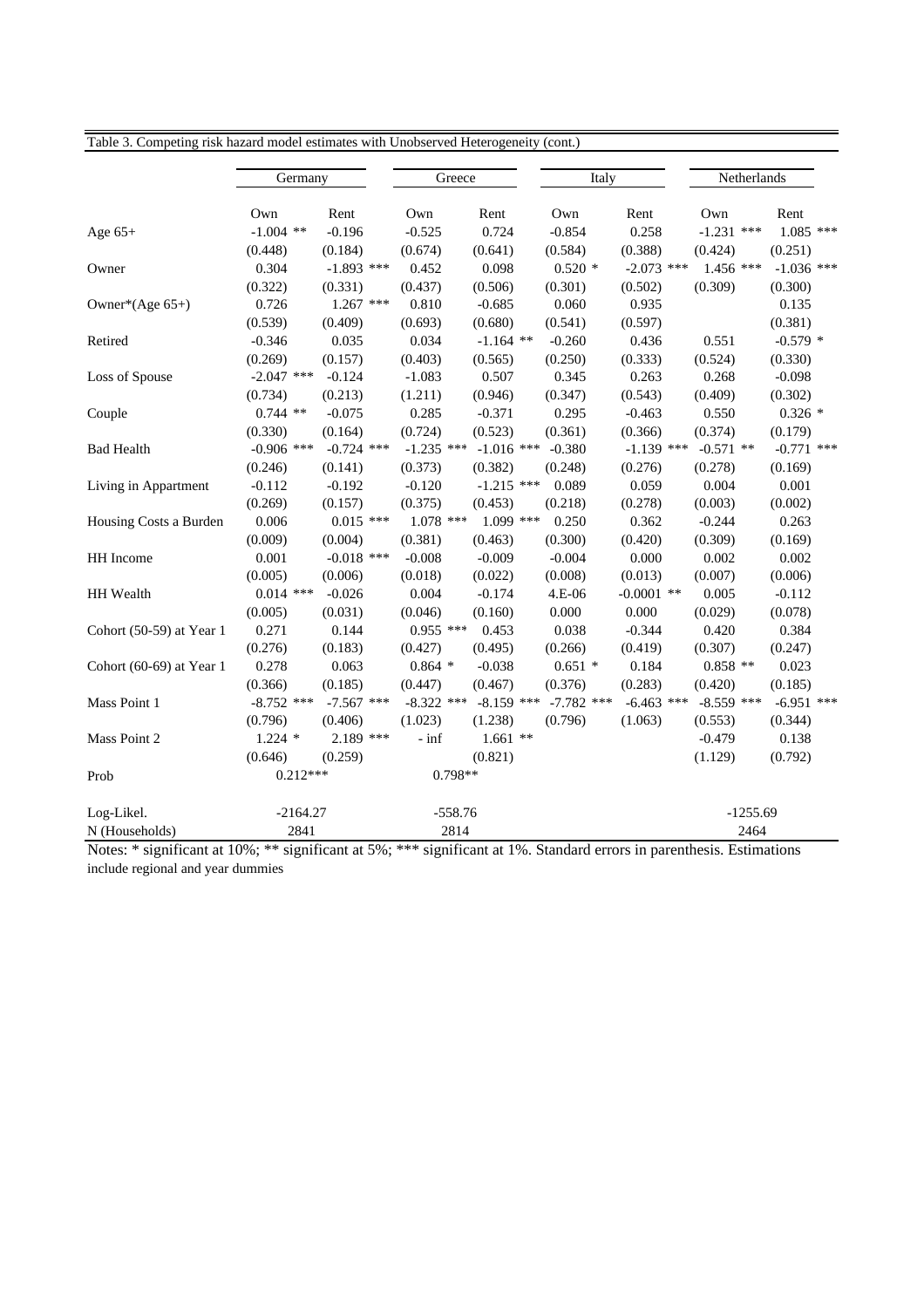| Table 3. Competing risk hazard model estimates with Unobserved Heterogeneity (cont.) |              |              |                 |              |        |              |            |              |        |
|--------------------------------------------------------------------------------------|--------------|--------------|-----------------|--------------|--------|--------------|------------|--------------|--------|
|                                                                                      | Portugal     |              | Spain           |              |        | <b>UK</b>    |            |              |        |
|                                                                                      | Own          | Rent         | Own             | Rent         |        | Own          |            | Rent         |        |
| Age $65+$                                                                            | $-0.314$     | 0.090        | $-0.015$        | $-1.150$     | ∗      | $-1.500$     |            | 0.070        |        |
|                                                                                      | (0.379)      | (0.403)      | (0.388)         | (0.603)      |        | (1.142)      |            | (0.348)      |        |
| Owner                                                                                | $-1.016$ *** | $-1.399$ *** | 0.612<br>$***$  | $-0.968$     | **     | $1.970$ ***  |            | $-2.000$ *** |        |
|                                                                                      | (0.321)      | (0.427)      | (0.281)         | (0.407)      |        | (0.530)      |            | (0.382)      |        |
| Owner*(Age 65+)                                                                      | 0.525        | 0.779        | $-0.236$        | 0.527        |        | 1.314        |            | 0.836        | $\ast$ |
|                                                                                      | (0.449)      | (0.560)      | (0.382)         | (0.631)      |        | (1.141)      |            | (0.455)      |        |
| Retired                                                                              | 0.022        | $-0.800$ **  | $-0.607$ ***    | $-0.367$     |        | $-0.267$     |            | $-0.768$ *** |        |
|                                                                                      | (0.287)      | (0.346)      | (0.197)         | (0.422)      |        | (0.221)      |            | (0.316)      |        |
| Loss of Spouse                                                                       | $-0.454$     | 0.576        | $-1.126$ ***    | $1.116***$   |        | $-0.211$     |            | 0.318        |        |
|                                                                                      | (0.539)      | (0.456)      | (0.332)         | (0.404)      |        | (0.313)      |            | (0.360)      |        |
| Couple                                                                               | $0.792$ **   | $-0.350$     | 0.369           | $-0.287$     |        | $0.742$ ***  |            | 0.010        |        |
|                                                                                      | (0.387)      | (0.332)      | (0.262)         | (0.383)      |        | (0.239)      |            | (0.272)      |        |
| <b>Bad Health</b>                                                                    | $-0.284$     | $-0.171$     | $-1.235$ ***    | $-0.649$     | $\ast$ | $-0.968$ *** |            | $-1.601$ *** |        |
|                                                                                      | (0.226)      | (0.282)      | (0.174)         | (0.365)      |        | (0.204)      |            | (0.233)      |        |
| Living in Appartment                                                                 | 0.317        | $-0.232$     | $-0.017$        | $-0.358$     |        | $-0.002$     |            | $-0.004$     |        |
|                                                                                      | (0.297)      | (0.398)      | (0.165)         | (0.315)      |        | (0.005)      |            | (0.004)      |        |
| Housing Costs a Burden                                                               | $0.458$ **   | $-0.080$     | $0.688***$      | 0.715        | $\ast$ | $-0.004$     |            | 0.006        | $***$  |
|                                                                                      | (0.226)      | (0.266)      | (0.197)         | (0.402)      |        | (0.005)      |            | (0.003)      |        |
| HH Income                                                                            | $0.025$ *    | $-0.006$     | $-0.022$ ***    | $-0.009$     |        | $-0.014$     | ∗          | $-0.065$ *** |        |
|                                                                                      | (0.013)      | (0.020)      | (0.008)         | (0.013)      |        | (0.007)      |            | (0.015)      |        |
| HH Wealth                                                                            | 0.021        | $-0.136$     | 0.023           | 0.019        |        | 0.016        |            | $-0.174$     | $***$  |
|                                                                                      | (0.040)      | (0.172)      | (0.016)         | (0.056)      |        | (0.015)      |            | (0.087)      |        |
| Cohort (50-59) at Year 1                                                             | 0.107        | 0.219        | $-0.053$        | $-0.152$     |        | 0.292        |            | 0.724        | $***$  |
|                                                                                      | (0.317)      | (0.372)      | (0.204)         | (0.366)      |        | (0.213)      |            | (0.353)      |        |
| Cohort $(60-69)$ at Year 1                                                           | 0.179        | $-0.210$     | $\ast$<br>0.418 | 0.410        |        | 0.467        | ∗          | $-0.299$     |        |
|                                                                                      | (0.314)      | (0.339)      | (0.235)         | (0.454)      |        | (0.238)      |            | (0.260)      |        |
| Mass Point 1                                                                         | $-9.210$ *** | $-8.579$ *** | $-6.748$ ***    | $-5.249$ *** |        | $-7.783$ *** |            | $-7.571$ *** |        |
|                                                                                      | (0.698)      | (0.874)      | (0.599)         | (1.081)      |        | (0.750)      |            | (0.770)      |        |
| Mass Point 2                                                                         | 2.E-06       | $-1.E-06$    |                 |              |        | $-0.108$     |            | $3.046$ ***  |        |
|                                                                                      | (1.974)      | (2.990)      |                 |              |        | (0.536)      |            | (0.547)      |        |
| Prob                                                                                 |              |              |                 |              |        |              | $0.205***$ |              |        |
| Log-Likel.                                                                           | $-810.15$    |              |                 |              |        |              | $-1408.21$ |              |        |
| N (Households)                                                                       | 2796         |              |                 |              |        |              | 2147       |              |        |

Notes: \* significant at 10%; \*\* significant at 5%; \*\*\* significant at 1%. Standard errors in parenthesis. Estimations include regional and year dummies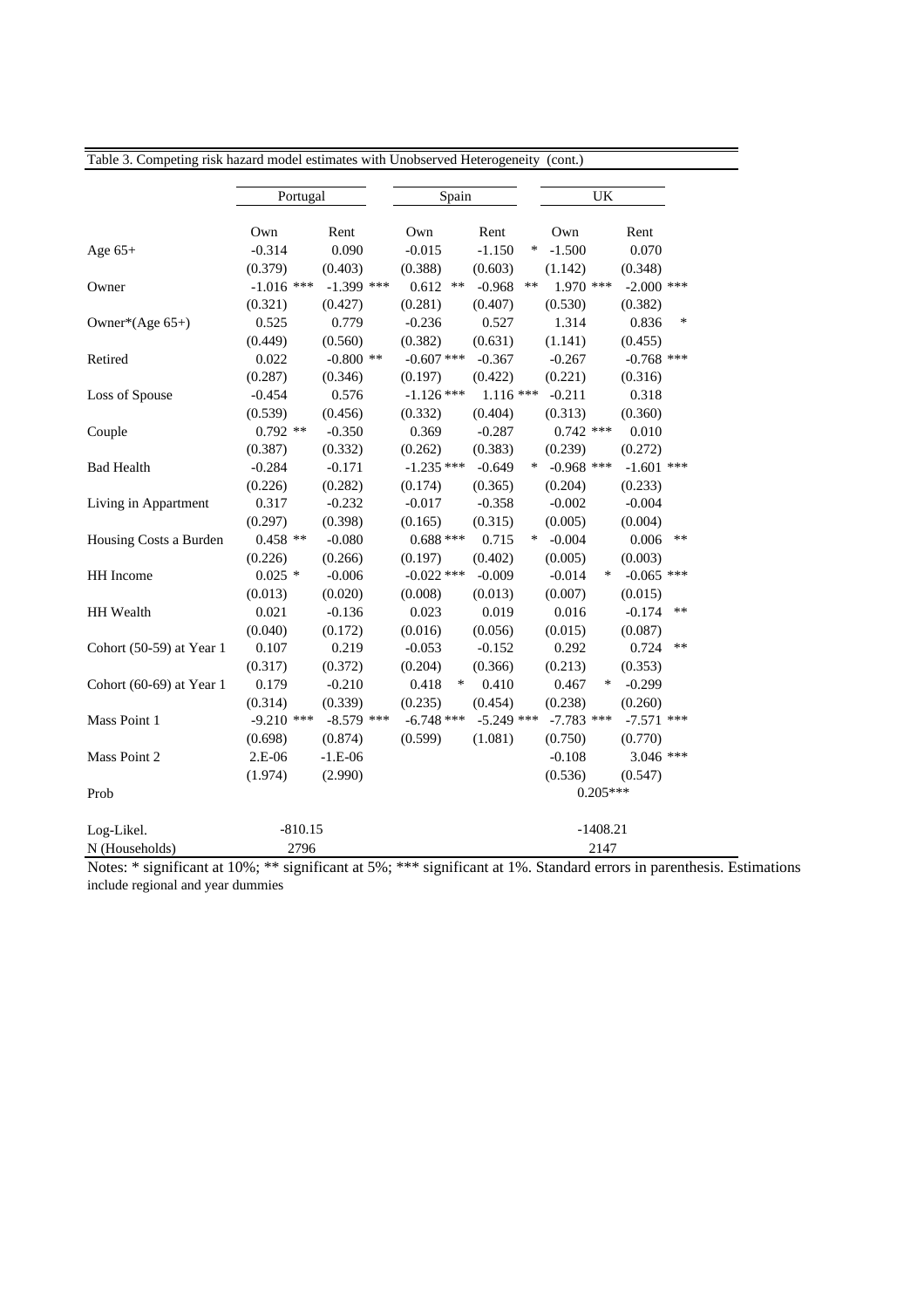| Table 4. Competing risk nazard model estimates (Age above 70) |             |             |            |                 |          |             |             |             |  |
|---------------------------------------------------------------|-------------|-------------|------------|-----------------|----------|-------------|-------------|-------------|--|
|                                                               |             |             |            |                 |          |             |             |             |  |
|                                                               |             | Belgium     |            | Denmark         |          | Finland     |             | France      |  |
|                                                               | Own         | Rent        | Own        | Rent            | Own      | Rent        | Own         | Rent        |  |
| Age $70+$                                                     | $-0.92$     | $-0.51$     | $-0.52$    | $-0.06$         | $-0.90$  | $-0.05$     | $-0.57$     | 0.39        |  |
|                                                               | (0.808)     | (0.368)     | (0.593)    | (0.304)         | (0.778)  | (0.382)     | (0.397)     | (0.259)     |  |
| Owner                                                         | 0.33        | $-1.408***$ | $0.717*$   | $-0.427*$       | 0.44     | $-1.907***$ | 0.33        | $-0.847***$ |  |
|                                                               | (0.652)     | (0.415)     | (0.423)    | (0.253)         | (0.345)  | (0.327)     | (0.201)     | (0.255)     |  |
| Owner*(Age 70+)                                               | 1.18        | 1.179**     | 0.30       | 0.02            | 0.74     | 1.112**     | 0.16        | 0.39        |  |
|                                                               | (0.868)     | (0.470)     | (0.638)    | (0.360)         | (0.838)  | (0.494)     | (0.462)     | (0.324)     |  |
|                                                               |             |             |            |                 |          |             |             |             |  |
|                                                               | Germany     |             |            | Greece<br>Italy |          |             | Netherlands |             |  |
|                                                               |             |             |            |                 |          |             |             |             |  |
|                                                               | Own         | Rent        | Own        | Rent            | Own      | Rent        | Own         | Rent        |  |
| Age $70+$                                                     | $-1.894**$  | $-0.09$     | $-1.43$    | $-0.08$         | $-1.15$  | 0.37        | $-0.24$     | $0.718***$  |  |
|                                                               | (0.797)     | (0.159)     | (0.914)    | (0.478)         | (0.740)  | (0.376)     | (0.416)     | (0.194)     |  |
| Owner                                                         | $0.562*$    | $-1.311***$ | 0.49       | $-0.09$         | 0.37     | $-1.997***$ | $1.121***$  | $-1.033***$ |  |
|                                                               | (0.294)     | (0.260)     | (0.393)    | (0.500)         | (0.299)  | (0.455)     | (0.331)     | (0.254)     |  |
| Owner* $(Age 70+)$                                            | $1.641*$    | $1.136***$  | 1.36       | $-0.26$         | 0.89     | 1.006*      |             | 0.59        |  |
|                                                               | (0.883)     | (0.361)     | (1.045)    | (0.542)         | (0.783)  | (0.564)     |             | (0.393)     |  |
|                                                               |             |             |            |                 |          |             |             |             |  |
|                                                               |             | Portugal    |            | Spain           |          | <b>UK</b>   |             |             |  |
|                                                               |             |             |            |                 |          |             |             |             |  |
|                                                               | Own         | Rent        | Own        | Rent            | Own      | Rent        |             |             |  |
| Age $70+$                                                     | $-0.30$     | 0.39        | 0.40       | $-0.16$         | $-0.63$  | $-0.05$     |             |             |  |
|                                                               | (0.320)     | (0.330)     | (0.349)    | (0.606)         | (1.190)  | (0.305)     |             |             |  |
| Owner                                                         | $-0.945***$ | $-1.037**$  | $0.690***$ | $-0.930**$      | 2.108*** | $-1.593***$ |             |             |  |
|                                                               | (0.281)     | (0.458)     | (0.260)    | (0.419)         | (0.565)  | (0.327)     |             |             |  |
| Owner* $(Age 70+)$                                            | 0.63        | 0.07        | $-0.729*$  | 0.35            | 0.46     | $0.905**$   |             |             |  |
|                                                               | (0.474)     | (0.592)     | (0.406)    | (0.668)         | (1.203)  | (0.432)     |             |             |  |

Table 4. Competing risk hazard model estimates (Age above 70)

Notes: \* significant at 10%; \*\* significant at 5%; \*\*\* significant at 1%. Standard errors in parenthesis. Estimations include all other regressors as in Table 3.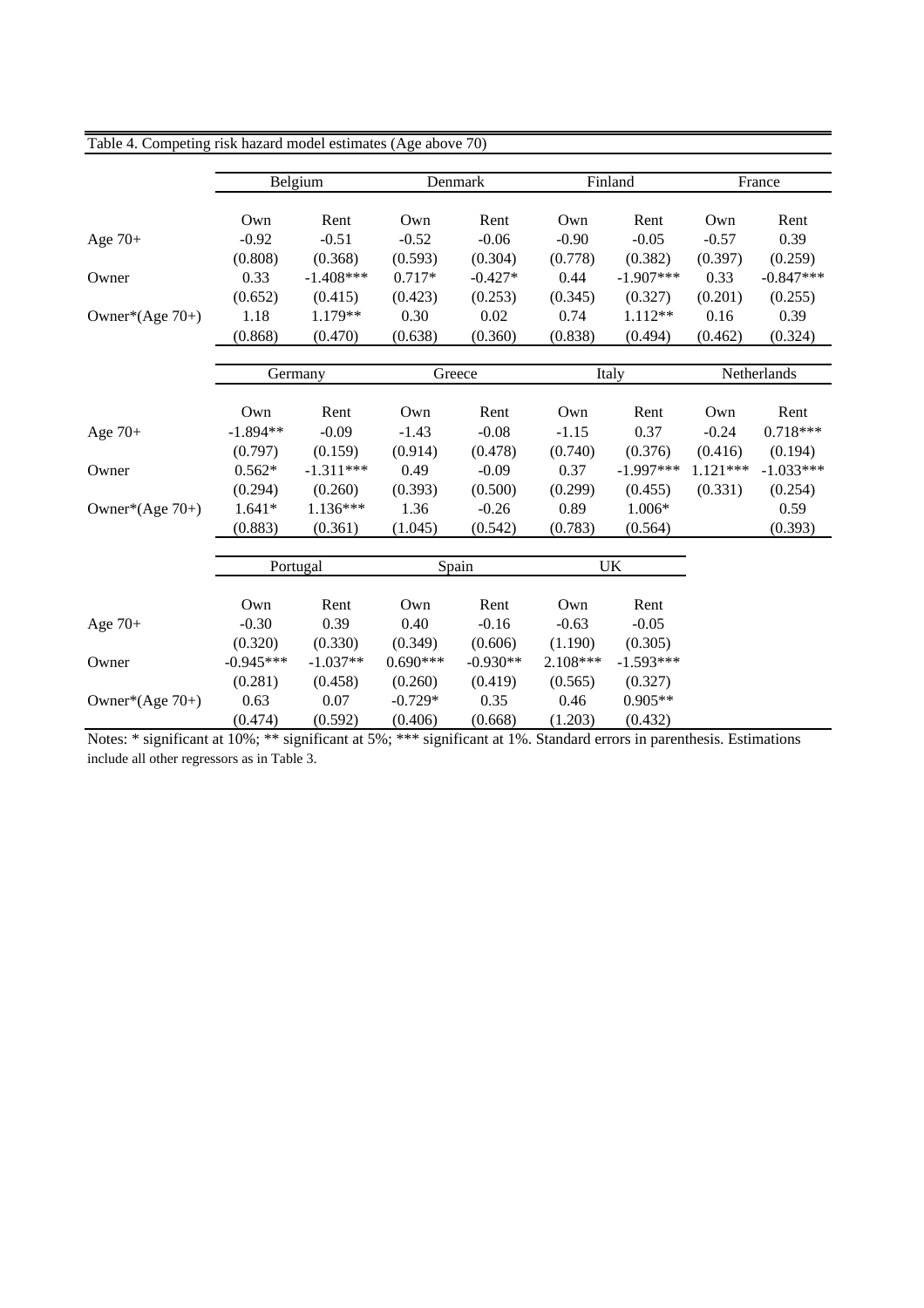|                   | Belgium      | Denmark     | Finland     | France      | Germany                           | Greece   |
|-------------------|--------------|-------------|-------------|-------------|-----------------------------------|----------|
|                   | Rent         | Rent        | Rent        | Rent        | Rent                              | Rent     |
| Age 65-69         | 0.221        | 0.435       | $-0.804$    | $1.165***$  | 0.129                             | 1.683**  |
|                   | (0.535)      | (0.402)     | (0.511)     | (0.449)     | (0.225)                           | (0.713)  |
| Age 70-74         | 0.193        | $-0.022$    | $-0.013$    | 0.542       | $-0.140$                          | 0.340    |
|                   | (0.324)      | (0.480)     | (0.489)     | (0.364)     | (0.246)                           | (0.597)  |
| Age $75+$         | $-0.581$     | $-0.064$    | $-0.575$    | $0.610**$   | $-0.113$                          | $1.041*$ |
|                   | (0.445)      | (0.347)     | (0.492)     | (0.299)     | (0.210)                           | (0.614)  |
| Owner             | $-1.030**$   | $-0.394$    | $-2.028***$ | $-0.709***$ | $-1.538***$                       | 0.001    |
|                   | (0.419)      | (0.264)     | (0.341)     | (0.254)     | (0.291)                           | (0.476)  |
| Owner * Age 65-69 | $-13.175***$ | $-0.647$    | 0.311       | $-1.354**$  | 0.564                             | $-1.226$ |
|                   | (0.637)      | (0.493)     | (0.787)     | (0.673)     | (0.535)                           | (0.857)  |
| Owner * Age 70-74 | $-0.116$     | 0.129       | 0.064       | $-0.105$    | $0.886*$                          | $-0.034$ |
|                   | (0.603)      | (0.533)     | (0.705)     | (0.472)     | (0.486)                           | (0.711)  |
| Owner * Age 75+   | $1.285**$    | $-0.196$    | 1.697***    | 0.411       | 1.482***                          | $-0.938$ |
|                   | (0.536)      | (0.415)     | (0.570)     | (0.381)     | (0.405)                           | (0.709)  |
|                   |              |             |             |             |                                   |          |
|                   | Italy        | Netherlands | Portugal    | Spain       | $\ensuremath{\mathrm{UK}}\xspace$ |          |
|                   | Rent         | Rent        | Rent        | Rent        | Rent                              |          |
| Age 65-69         | 0.281        | $0.834***$  | 0.025       | $-1.981*$   | 0.022                             |          |
|                   | (0.472)      | (0.314)     | (0.523)     | (1.013)     | (0.468)                           |          |
| Age 70-74         | $0.901**$    | $1.165***$  | $0.861*$    | $-0.337$    | $-0.295$                          |          |
|                   | (0.457)      | (0.322)     | (0.465)     | (0.671)     | (0.498)                           |          |
| Age 75+           | 0.524        | 1.066***    | 0.027       | $-1.925*$   | 0.197                             |          |
|                   | (0.516)      | (0.239)     | (0.430)     | (1.134)     | (0.341)                           |          |
| Owner             | $-1.963***$  | $-1.019***$ | $-1.334***$ | $-1.011**$  | $-1.519***$                       |          |
|                   | (0.502)      | (0.277)     | (0.460)     | (0.408)     | (0.320)                           |          |
| Owner * Age 65-69 | 0.024        | $-0.423$    | 1.228       | 0.484       | $-0.378$                          |          |
|                   | (0.941)      | (0.504)     | (0.750)     | (1.133)     | (0.878)                           |          |
| Owner * Age 70-74 | 0.405        | 0.023       | $-0.125$    | $-0.384$    | $-0.043$                          |          |
|                   | (0.726)      | (0.530)     | (0.887)     | (0.752)     | (0.738)                           |          |
| Owner $*$ Age 75+ | 1.125        | $0.820**$   | 0.699       | 1.687       | $0.874**$                         |          |
|                   | (0.696)      | (0.375)     | (0.692)     | (1.163)     | (0.417)                           |          |

### $\overline{\phantom{a}}$  Table 5. Transitions to renting (Different age groups).

Notes: \* significant at 10%; \*\* significant at 5%; \*\*\* significant at 1%. Standard errors in parenthesis. Estimations include all other regressors as in Table 3. Transitions to renting only presented.